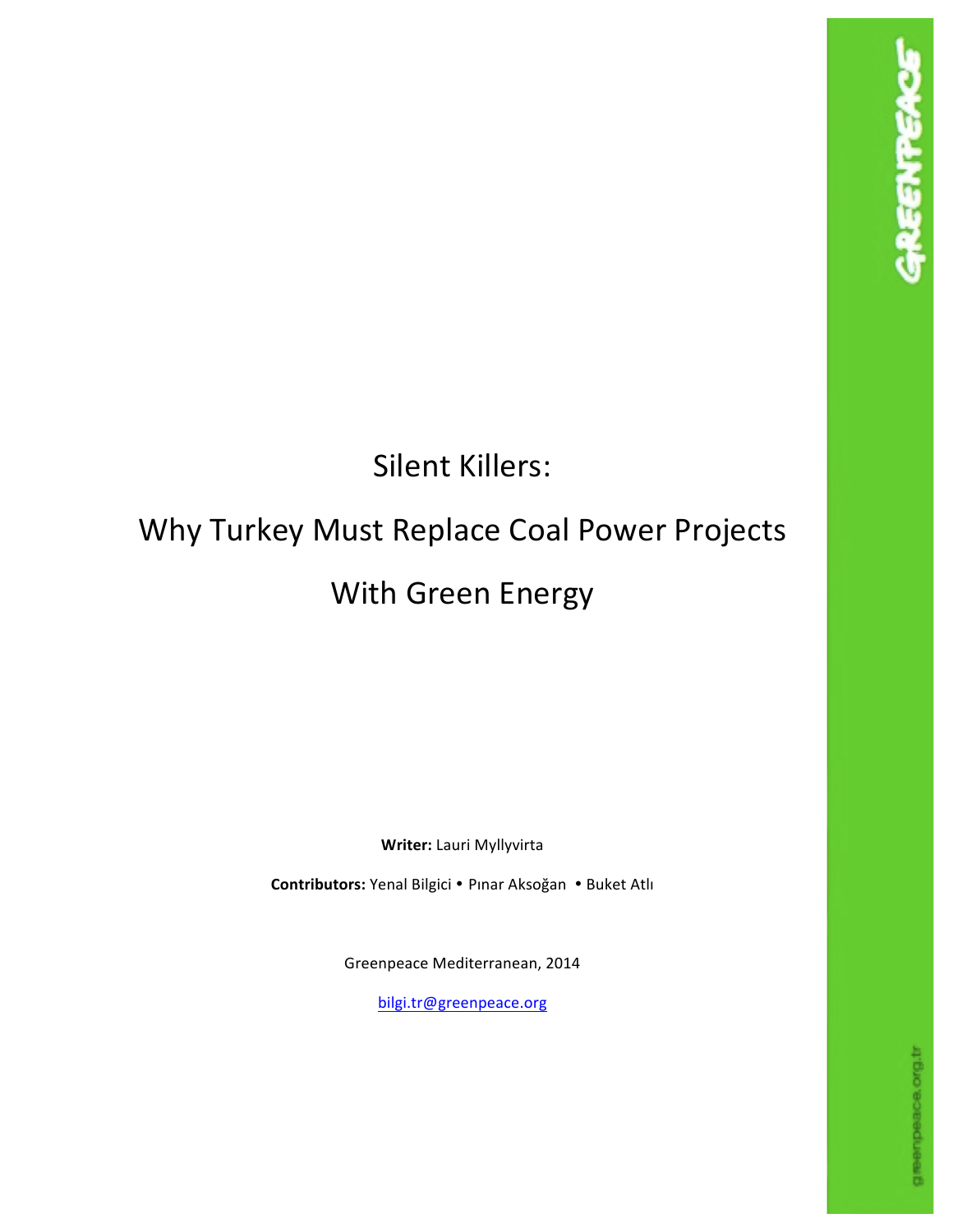| <b>EXECUTIVE SUMMARY</b>                                                          |    |  |
|-----------------------------------------------------------------------------------|----|--|
| <b>NO FUTURE FOR COAL</b><br>$\mathbf{1}$ .                                       | 7  |  |
| <b>AIR POLLUTION</b>                                                              | 8  |  |
| PM10: GUIDELINE VALUE - 20 MG/M <sup>3</sup> ANNUAL ARITHMETICAL MEAN             | 9  |  |
| OZONE $(0_3)$ : GUIDELINE VALUE - 100 MG/M <sup>3</sup> 8 HOURS ARITHMETICAL MEAN | 10 |  |
| NITROGEN DIOXIDE (NO2): GUIDELINE VALUE - 40 MG/M3 ANNUAL MEAN                    | 10 |  |
| SULFUR DIOXIDE $(SO_2)$ : GUIDELINE VALUE - 20 MG/M <sup>3</sup> 24 HOURS MEAN    | 10 |  |
| <b>SAVING OURSELVES FROM COAL</b><br>$2_{-}$                                      | 11 |  |
| EXAMPLES OF STUDIES ON HEALTH PROBLEMS AROUND COAL-FIRED POWER PLANTS             | 12 |  |
| THE CURRENT HEALTH IMPACTS OF COAL IN EUROPE<br>3.                                | 13 |  |
| THE FUTURE: CHOOSING BETWEEN POLLUTING AND CLEAN ENERGY<br>4.                     | 15 |  |
| <b>CHOOSING CLEAN AND SAFE ENERGY</b><br>5.                                       | 19 |  |
| <b>DEMANDS FOR ENERGY SECTOR</b><br>6.                                            | 21 |  |
| <b>CONCLUSIONS: WHAT NEEDS TO BE DONE?</b><br>7.                                  | 22 |  |
| <b>ANNEX: HOW THE STUDY WAS CARRIED OUT</b>                                       | 24 |  |
| FROM THE POWER PLANT TO THE AIR: QUANTIFYING EMISSIONS                            | 24 |  |
| FROM THE AIR INTO THE LUNGS: ATMOSPHERIC TRANSPORT AND CHEMISTRY                  | 26 |  |
| THE TOLL ON HEALTH                                                                | 28 |  |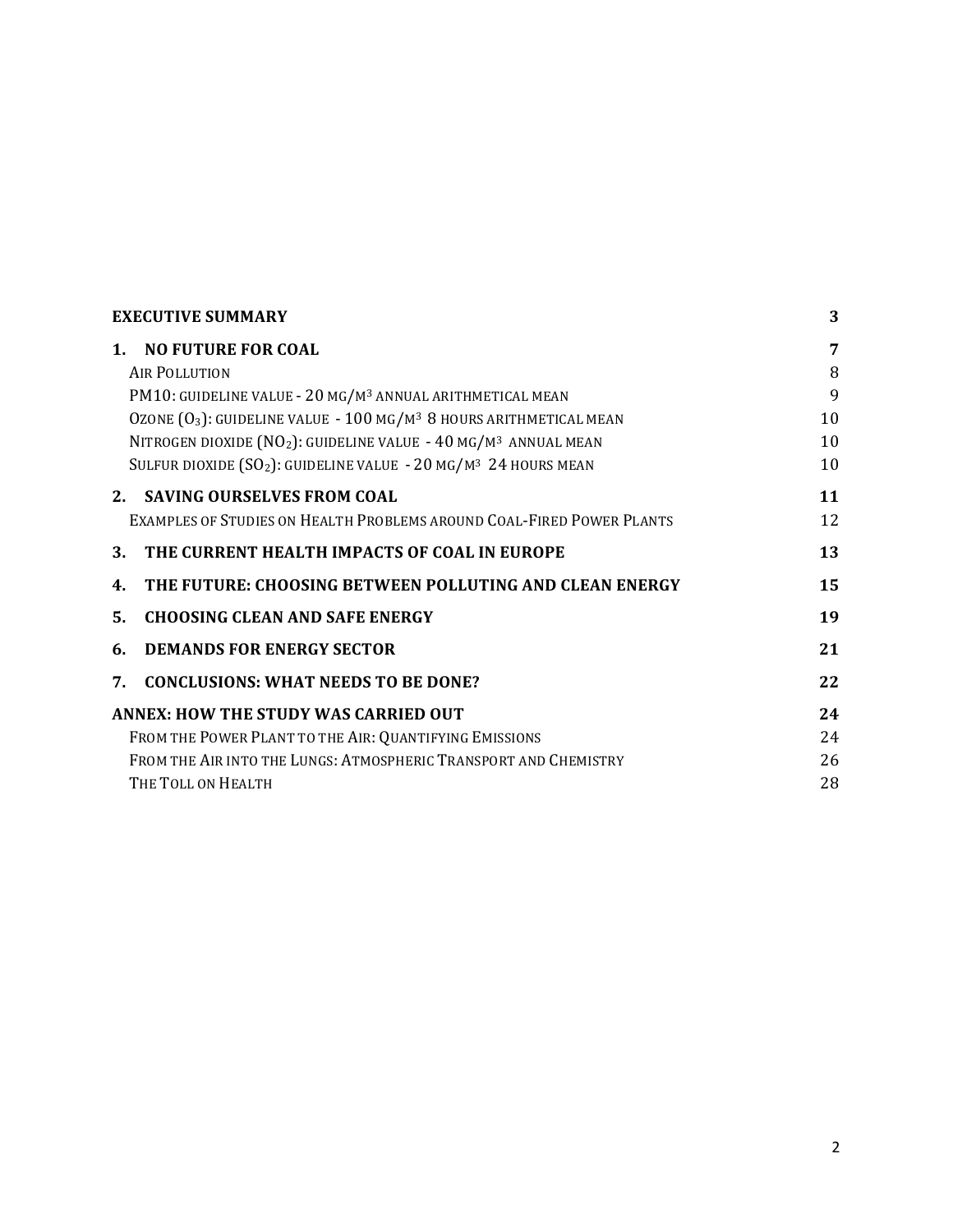## **Executive Summary**

<u> 1989 - Johann Stein, fransk politik (d. 1989)</u>

Coal-fired power plants are among the worst sources of toxic air pollutants in Turkey and globally. Acid gas, soot and dust emissions from coal are the biggest industrial contributors to microscopic particulate pollution that penetrates deep into the lungs and into the bloodstream. The pollution harms the health of babies, children and adults, causing heart attacks and lung cancer, as well as increasing asthma attacks and other respiratory problems<sup>1</sup>. Thousands of kilograms of toxic metals such as mercury, lead, arsenic and cadmium are spewed out of the stacks<sup>2</sup>, contributing to cancer risk and harming children's development.

Despite these health risks, the Turkish government has failed to steer clear of the dirty old fashioned energy source. On the contrary, Turkey has become the country with the most planned coal power plants in Europe with approximately 80 new dirty power plants in the pipeline that have been promoted and permitted by the government policies. Consequently, Turkey is now the 4<sup>th</sup> biggest coal threat in the world after China, India and Russia.

To shed light on the health impacts of coal-burning power plants in Europe, Greenpeace commissioned a report from Stuttgart University<sup>3</sup>. The report investigates the health impacts of each of the 300 operating large power plants in the European Union and the 19 power plants in Turkey, as well as the predicted impact of the 100 new projects, if they come online.

 $1$  Rückerl R et al 2011: Health effects of particulate air pollution: A review of epidemiological evidence. Inhalation Toxicology 23(10): 555-592.

Pope III CA & Dockery DW 2006: Health Effects of Fine Particulate Air Pollution: Lines that Connect. J. Air & Waste Manage. Assoc. 56:709 -742.

 $2$  Calculating from average coal and lignite trace elements concentrations in Turkey, based on the USGS World Coal Quality Inventory, and the total particulate emissions estimated for this report, arsenic emissions from Turkish coal power plants exceed 10,000 kilograms, and mercury, chromium, nickel, manganese and lead emissions each exceed 1,000 kilograms per year.

 $3$  Preis P, Ross J & Friedrich R (2013) Assessment of Health Impacts of Coal Fired Power Stations in Germany. Report Commissioned by Greenpeace Germany. Institute for Energy, Economics and Rational Use of Energy (IER), University of Stuttgart, Germany.

http://www.greenpeace.de/sites/www.greenpeace.de/files/publications/130401\_deliverable\_ier\_to\_greenpeace\_ de\_0.pdf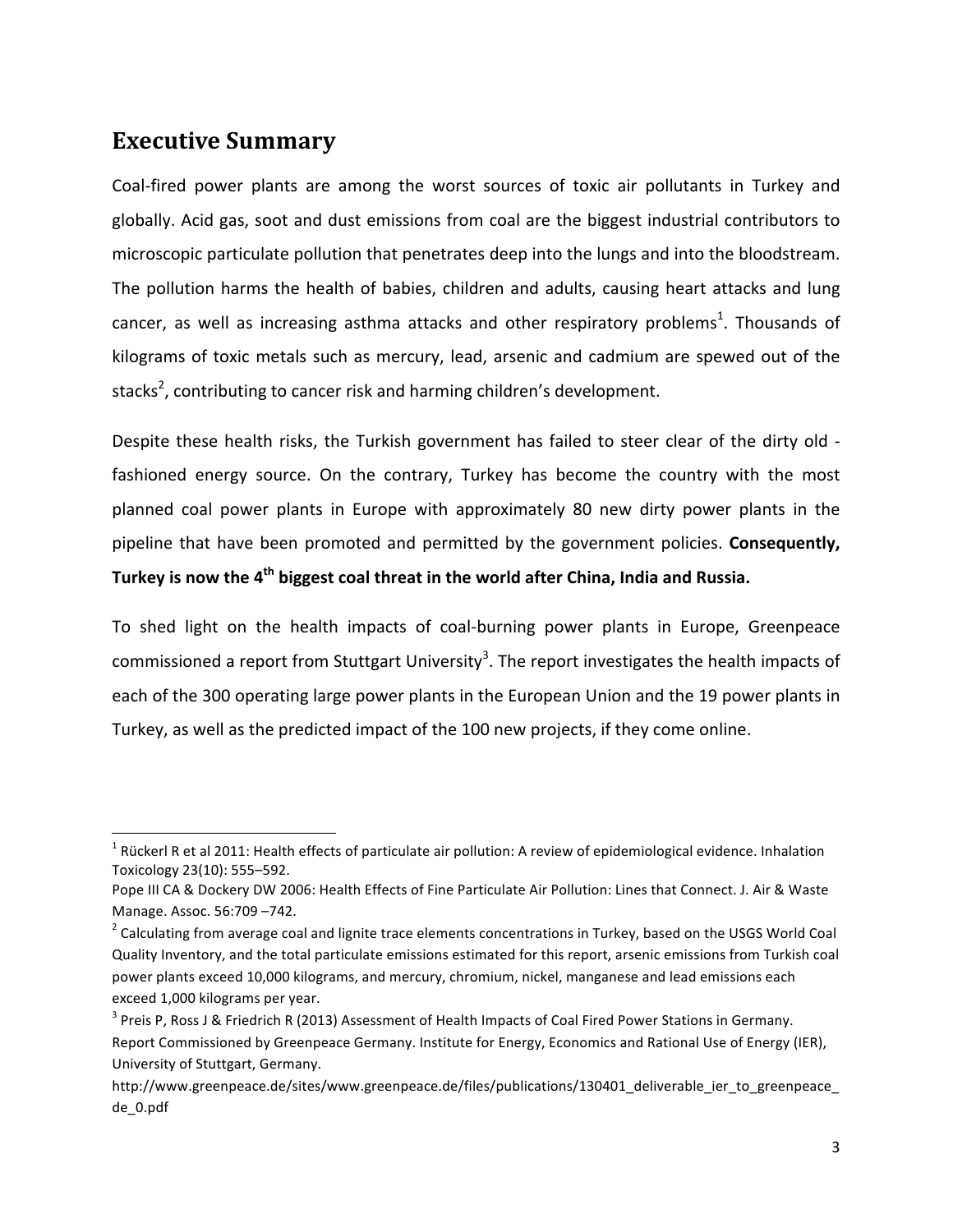Using a sophisticated health impact assessment model, the report estimates that pollution from coal-fired power plants in Turkey resulted in thousands of premature deaths. According to the results, in Turkey, the lives of exposed people to the coal power plants only in 2010 has been shortened by 79.000 hours. In other words, there have been 7900 premature deaths due to **the coal power plants in 2010 in Turkey. The results indicate that almost 2 times as many people** are killed by coal in Turkey as in traffic accidents<sup>4</sup>.

The research also estimates that a total of approximately 1.7 million working days were lost in Turkey in 2010 due to illnesses and disability associated with pollution from coal-fired power plants. Other estimated health impacts include 200,000 asthma attacks and 8 million days of respiratory illness.<sup>5</sup> The estimated negative health impacts, measured in decreased life expectancy, from coal power plant pollution in Turkey in 2010, was equivalent to the damage to health from the smoking of 7 million cigarettes by every day of that year<sup>6</sup>. Turkey's coal-fired power generation increased 40% from 2009 to 2012<sup>7</sup>, which will have caused a dramatic increase in the negative impacts on the population's health.

According to the modeling results, another 34,000 life years would be robbed every year if **the 42 power plants that were under construction or in planning go into operation in 2010. It** means that, a total of 1.4 million lost life years will be lost if the power plants operate for a full lifetime of 40 years. In August 2014, the number of plants that coal industry is building or

 $4$  4,045 people were killed in road accidents in Turkey in 2010 according to Turkish Statistical Institute road transport statistics, http://www.turkstat.gov.tr/. The number of attributable deaths was calculated from the Stuttgart University air pollution exposure results unit using the concentration-response coefficients from European Environment Agency 2011: Revealing the costs of air pollution from industrial facilities in Europe. http://www.eea.europa.eu/publications/cost-of-air-pollution.

 $5$  Please see footnote 3.

 $6$  Calculated using the life expectancy loss per cigarette estimated by Spiegelhalter D 2012: Using speed of ageing and "microlives" to communicate the effects of lifetime habits and environment. British Medical Journal 345. http://dx.doi.org/10.1136/bmj.e8223

 $7$  Eurostat monthly statistics for solid fuels

http://epp.eurostat.ec.europa.eu/portal/page/portal/energy/data/database; 2012 consumption estimated by calculating year-on-year growth rates from 8-11 months of data depending on country, and extrapolating into full year consumption. Hard coal and lignite data aggregated using Eurostat calorific values.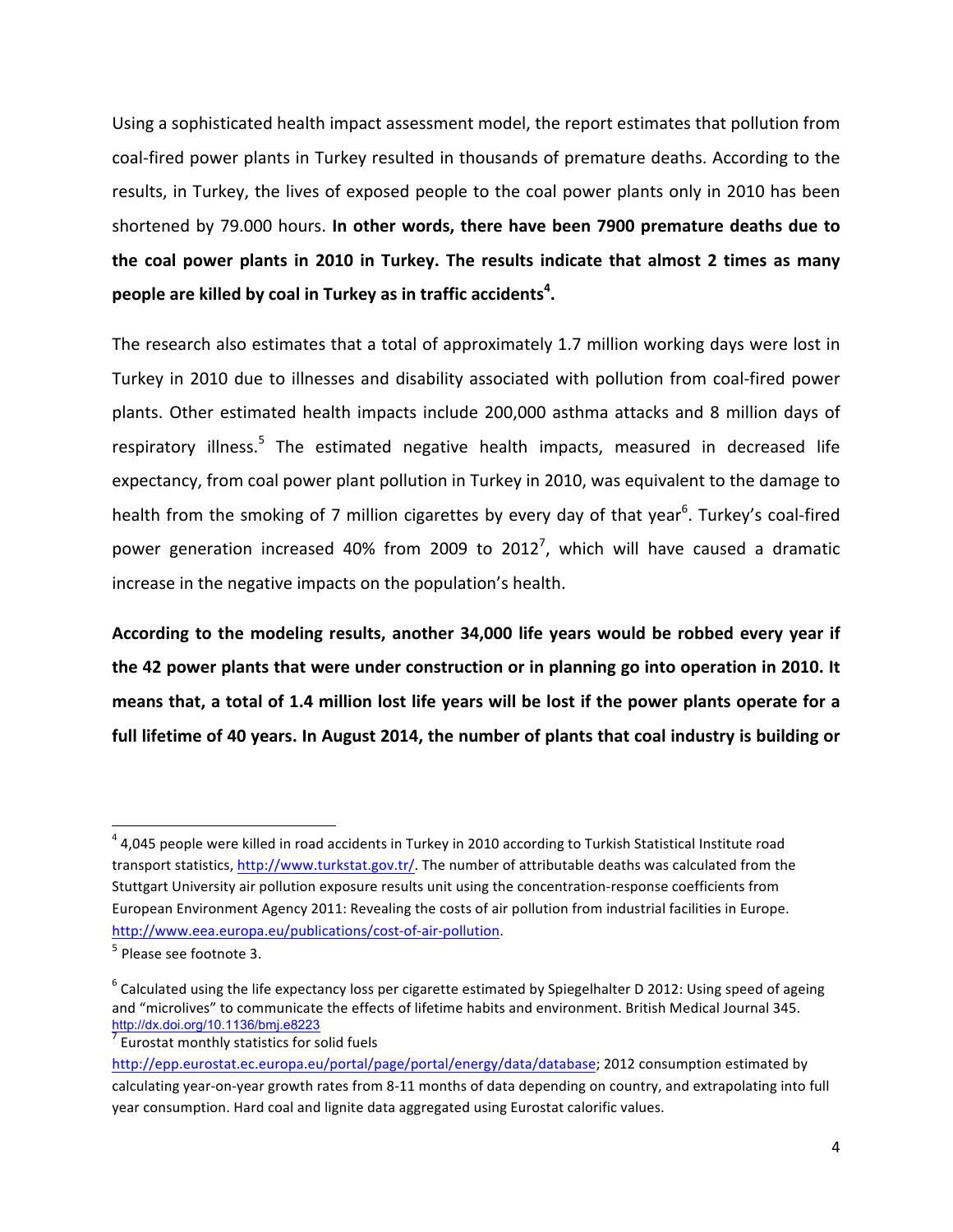**planning** in Turkey has increased to roughly 80 new power plants in 2014, which means that the hazard from the addition of planned projects has increased to 39,000 life years lost.

The Turkish power plants operating in 2010 with the worst estimated health impacts are Afsin-Elbistan Termik Santrali Unite A (EÜAŞ), Soma Termik Santrali (EÜAŞ) and Tuncbilek Termik Santrali (EÜAŞ) (Please see Table 2 at page 17). The first two also rank as the power plants with the highest estimated death toll in all of Europe<sup>8</sup>. Only the extension project of Afşin-Elbistan alone is projected to cause over 8000 lost life years for every year of operation, if the project is fully realized. It is agreed that it will the new power plant project with the worst estimated health impacts in all of Europe.

#### **What is a "lost life year"?**

The Stuttgart University report converts the estimate of deaths attributed to air pollution into the amount of life years that were lost because of premature deaths. Each person, whose death is attributable to the exposure to particulate pollution, has his or her life shortened by an estimated 11 years, and each death attributable to ozone exposure loses 9 months of life. The Stuttgart University results indicate that in 2010, approximately 7,900 deaths were attributable to pollution from coal-fired power plants, and the researchers estimate that their lives were shortened by a total of 79,000 years. The increased risk of death due to air pollution has been estimated in a study that followed 500,000 adults in 50 U.S. states with different air pollution levels between 1982 and 1999.

#### **What is a "lost working day"?**

Air pollution increases the risk of several diseases and health problems that can force people to take additional sick leave. This ranges from minor respiratory infections and coughs to recovery from heart attacks. The increase in sick leave days as a result of air pollution has been estimated from data collected in the U.S. National Health Interview Survey.

(Please see the Annex.)

 $8$  Greenpeace 2013: Silent Killers: Why Europe must replace coal power plants with green energy http://www.greenpeace.org/international/Global/international/publications/climate/2013/Silent-Killers.pdf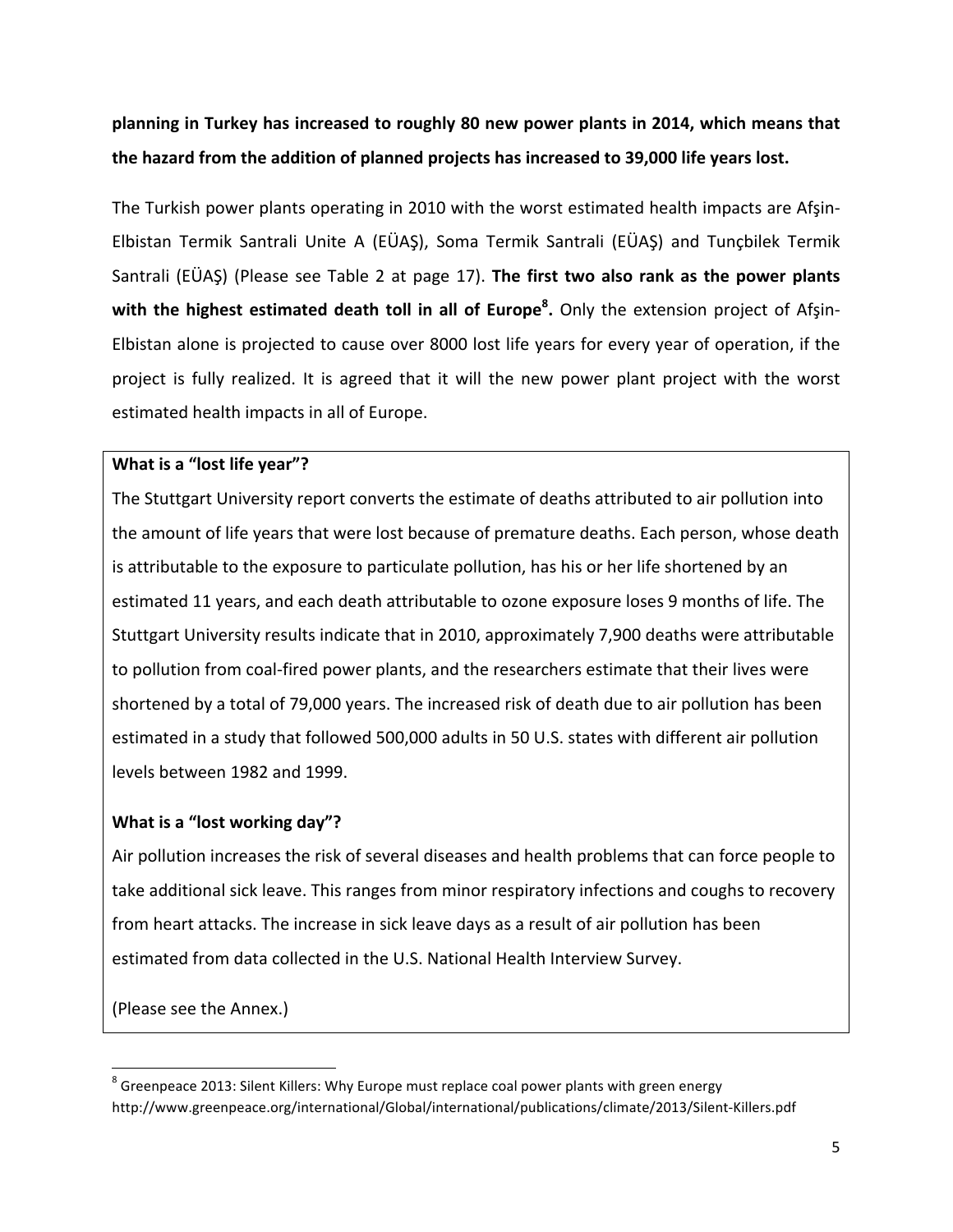However, this loss of life is entirely unnecessary, as renewable energy and the latest cutting edge energy efficiency solutions enable us to keep the lights on without a single new coal-fired power plant, and to start phasing out all existing coal in Turkey's power generation. Coal burning also needs to be reduced rapidly to stem the catastrophic impacts of climate change.

#### Greenpeace Demands: Turkish government needs to rein in coal pollution

- Turkish government urgently needs to put a stop to the construction of new coal-fired power plants, and start phasing out the existing ones.
- The dirtiest power plants, estimated to cause hundreds of deaths per year, must be closed down.
- Government must take immediate action to end public subsidies to the coal sector.

#### **… and to speed up the energy revolution:**

- The Turkish government should set legally binding targets to reduce carbon emissions and set binding greenhouse gas reductions and energy savings targets for 2030. These targets should be in line with phasing out coal in power generation by 2020 at the latest.
- Government should maintain the successful policies to promote renewable energy growth, and change the unsuccessful ones.
- Investments in electric grids are central to enabling a near 100% renewable power system. All new investments should be planned with a view to rapidly increasing renewable energy generation, rather than building around dirty and old-fashioned power plants.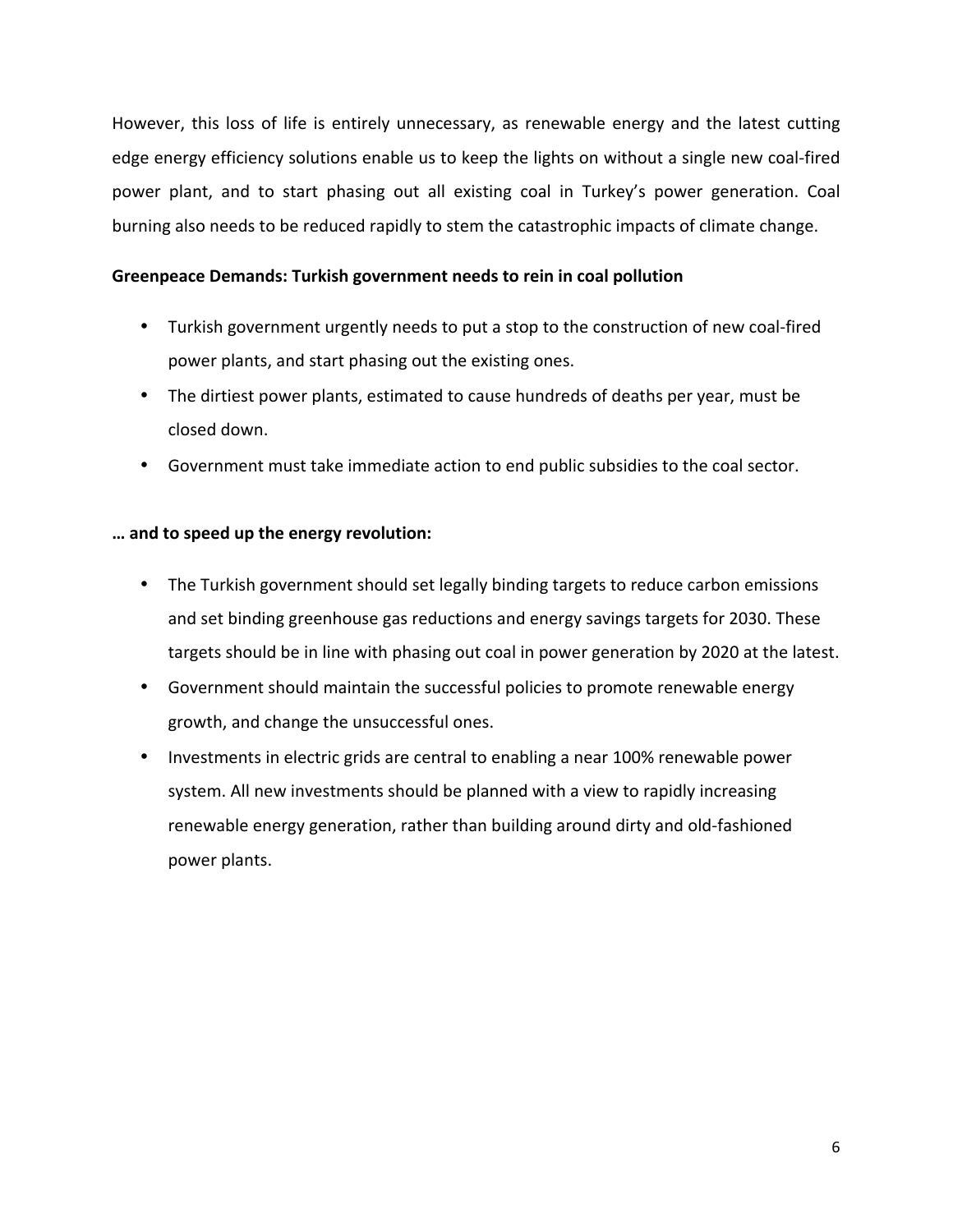## **1. No Future for Coal**

Air pollution is a serious public health risk in Turkey, with toxic fine particulate matter (PM2.5) levels at least three times the World Health Organization (WHO) recommendations in each of the 12 cities for which the WHO has data, including Istanbul and Izmir. Pollution levels are at least twice as high as the typical values in large European and U.S. cities.<sup>9</sup> Despite the air pollution levels in the EU being much lower than in Turkey, EU citizens are estimated to live on average almost 9 months shorter due to air pollution-related deaths $^{10}$ .

Coal-fired power plants are Turkey's largest source of sulphur dioxide emissions, one of the key causes of particulate pollution. They also emit huge quantities of nitrogen oxides, as well as fine ash and soot particles, contribute to smog formation and are one of the largest sources of arsenic and mercury emissions.<sup>11</sup>

Air pollution is an environmental risk that has serious impacts on human health. Countries can help to decrease the global burden of disease resulting from respiratory illnesses, public health and lung cancer by decreasing the air pollution. The lower the air pollution level in a city, the better the respiratory system (both in middle and long term) and the hearth and circulatory system of the people living in that city.

World Health Organization (WHO) estimates that outdoor air pollution caused 3.7 million deaths in 2012 from urban and rural sources worldwide<sup>12</sup>. People living in countries with middle

 

http://www.who.int/phe/health\_topics/outdoorair/databases/en/index.html. 

PM10 values converted to PM2.5 using average ratio for low and middle income European cities of 68%.  $10$  European Environment Agency 2012: Air quality in Europe  $-$  2012 report. Copenhagen. p.24

http://www.eea.europa.eu/publications/air-quality-in-europe-2012/at\_download/file  $11$  SO2, NOx and particulate matter emissions data reported by Turkey to EMEP under the Convention on Long Range Transboundary Air pollution (CLRTAP). Retrieved from the WebDab database: http://www.ceip.at/webdabemission-database/officially-reported-emission-data/. Heavy metal emissions estimated using average concentrations in Turkish coal from USGS 2010: World Coal Quality Inventory, Version 1. http://pubs.usgs.gov/of/2010/1196/, and emission factor equations in U.S. EPA 2009: AP-42. http://www.epa.gov/ttn/chief/ap42/ch01/final/c01s01.pdf.

 $9$  WHO 2011: Database: outdoor air pollution in cities.

 $12$  WHO 2013: 7 million premature deaths annually linked to air pollution.

http://www.who.int/mediacentre/news/releases/2014/air-pollution/en/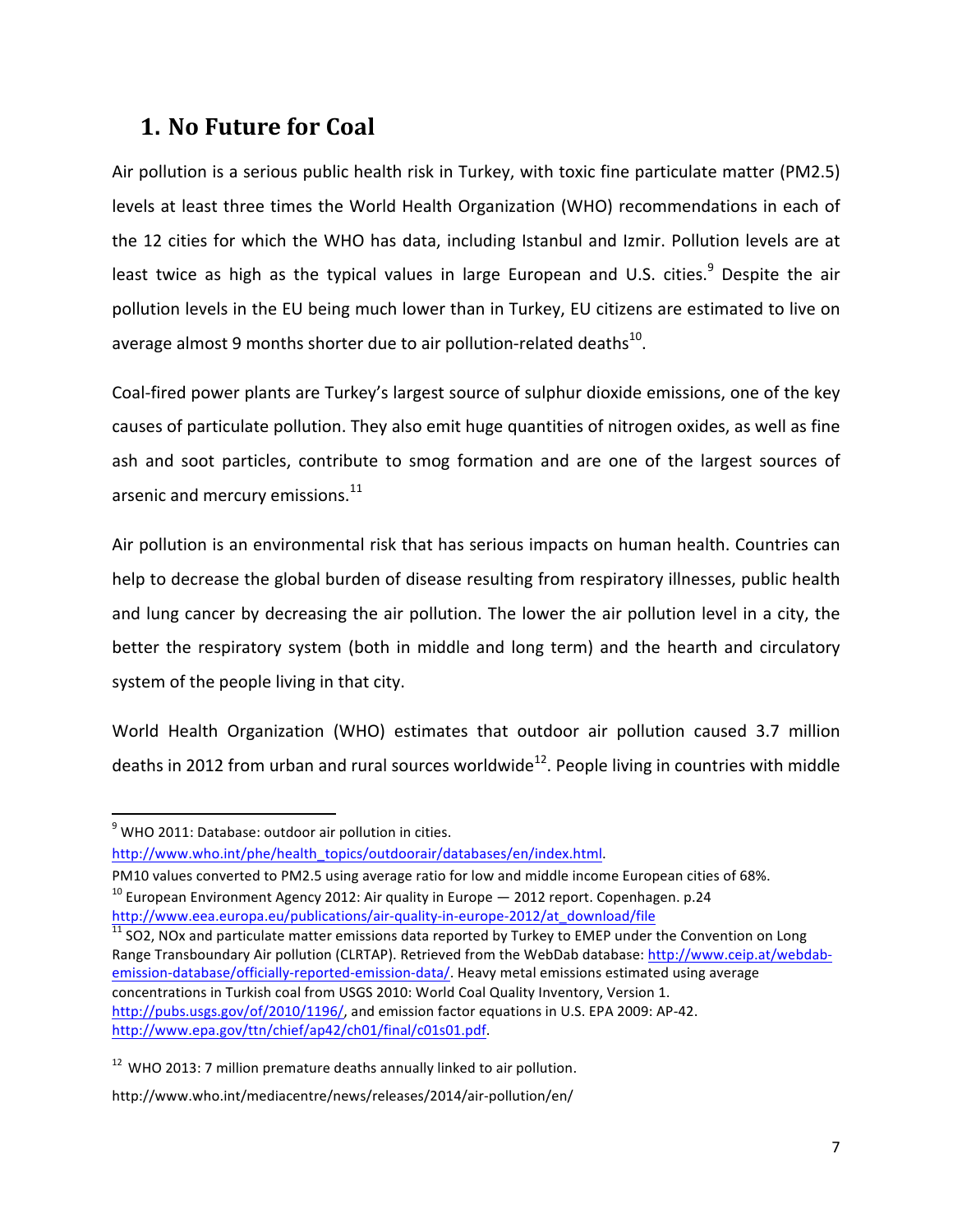level income are paying the bill of this burden disproportionally. It is not the own choice of the individuals to be exposed to the polluters in the air or not. The responsible institutions at national, regional and even international level should urgently come into action on that topic.

**World Health Organization (WHO) Air Quality Guidelines** provides the most updated and widely accepted assessment of the health- related impacts of the air pollution. These guidelines also recommend exposure limits to key air pollutants so that the health impacts could be considerably reduced. It is underlined that the air pollution related deaths could be decreased by %15, if the particulate matter (PM 10) could be decreased from 70 to 20  $\mu$ g/m<sup>313</sup>.

#### *Air Pollution*

<u> 1989 - Johann Stein, fransk politik (d. 1989)</u>

Air pollution is a big environmental health problem, regardless of the fact that whether it is indoor or outdoor air pollution. Many people in developing countries as well as developed countries are being affected due to that problem.

There are serious health risks in many cities of both developed and developing countries as a result of the exposure to particulate matter (PM) and ozone  $(O_3)$ . It is possible to make a quantitative connection among air pollution levels and some health problems. In other words, when concentrations of small and fine particulates are reduced, related mortality will also go  $down$  – presuming other factors remain the same.

Even the smallest amounts of polluting particles in the air are hazardous. Poor indoor air quality is causing a health risk for more than half of the world. The PM levels can be up to 10-50 times more than the guideline values in the houses, where biomass and coal is used for cooking and heating. 

If the concentration of some of the air polluters that occur when fossil fuels are burnt, air pollution levels can be reduced by considerable amounts. This measurement could help to decrease the green house gases and contribute to the fight with climate change.

 $13$  WHO 2005. Air quality guidelines for particulate matter, ozone, nitrogen dioxide and sulfur dioxide. Global Update 2005. Summary of Risk Assessment.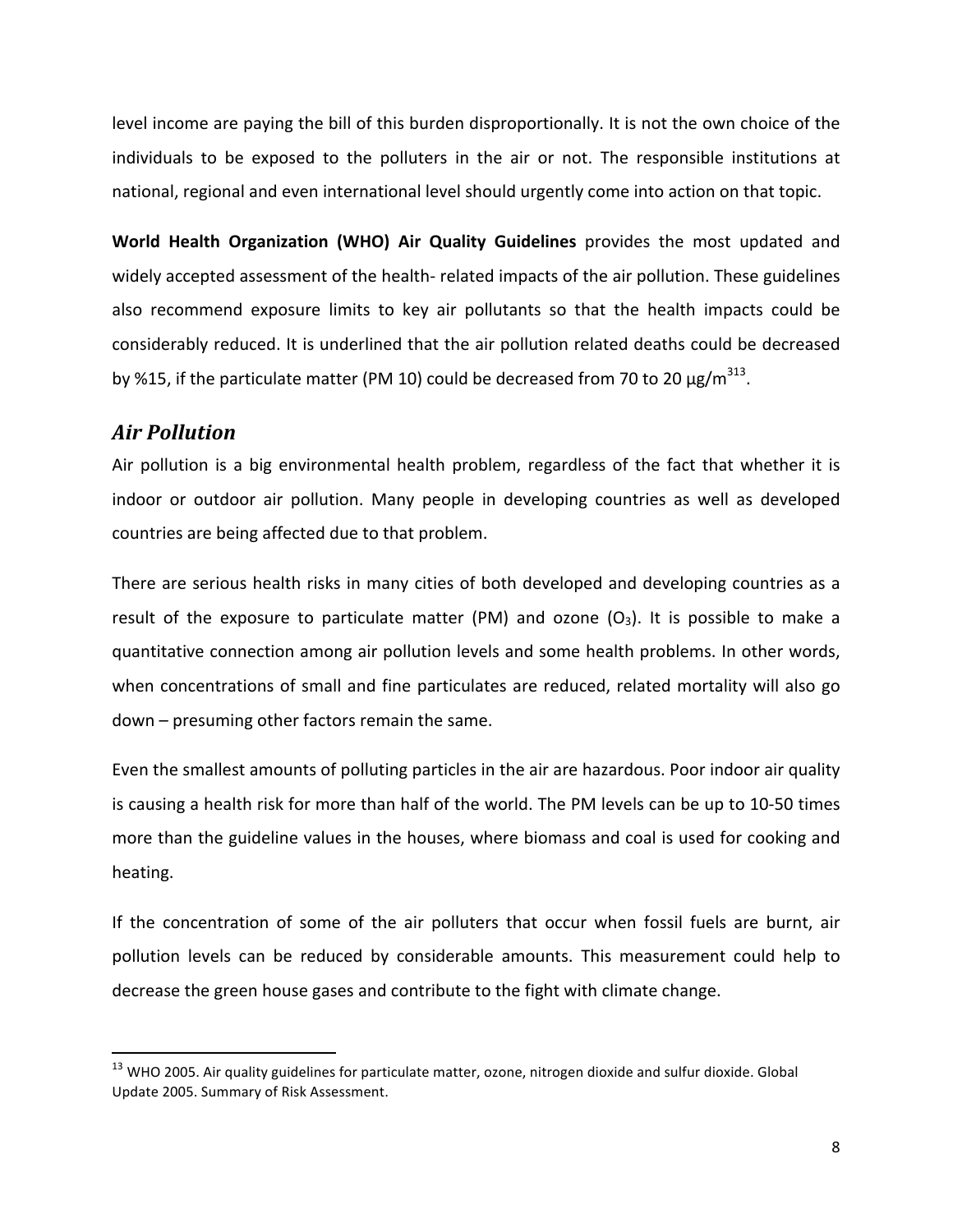As WHO also states, particulate matters (PM) affects more people than any other pollutant. The major components of PM are sulfate, nitrates, ammonia, sodium chloride, black carbon, mineral dust and water. It consists of a complex mixture of solid and liquid particles of organic and inorganic substances suspended in the air. The particles are defined according to their aerodynamic diameters as PM 10 (aerodynamic diameters are equal or smaller than 10 μg) and PM 2.5 (aerodynamic diameters are equal or smaller than 2.5  $\mu$ g). Particles are those with a diameter of 2.5 microns or less (PM<sub>2.5</sub>) have more damage to health, which can penetrate and lodge deep inside the lungs and can inhibit the air exchange<sup>14</sup>.

#### *PM10: guideline value - 20 μg/m<sup>3</sup> annual arithmetical mean*

The effects of PM on health occur at levels of exposure currently being experienced by many people both in urban and rural areas and in developed and developing countries – although exposures in many fast-developing cities today are often far higher than in developed cities of comparable size. Chronic exposure to particles contributes to the risk of developing cardiovascular and respiratory diseases, as well as of lung cancer. In developing countries, indoor exposure to pollutants from the household combustion of solid fuels on open fires or traditional stoves increases the risk of acute lower respiratory infections and associated mortality among young children; indoor air pollution from solid fuel use is also a major risk factor for cardiovascular disease, chronic obstructive pulmonary disease and lung cancer among adults.

However, even in the European Union, where PM concentrations in many cities do comply with WHO guideline levels, it is estimated that average life expectancy is 8.6 months lower than it would otherwise be, due to PM exposures from human sources<sup>15</sup>.

 $14$  WHO 2014. Ambient (outdoor) air quality and health. Fact sheet No: 313.

http://www.who.int/mediacentre/factsheets/fs313/en/

 $15$  ibid.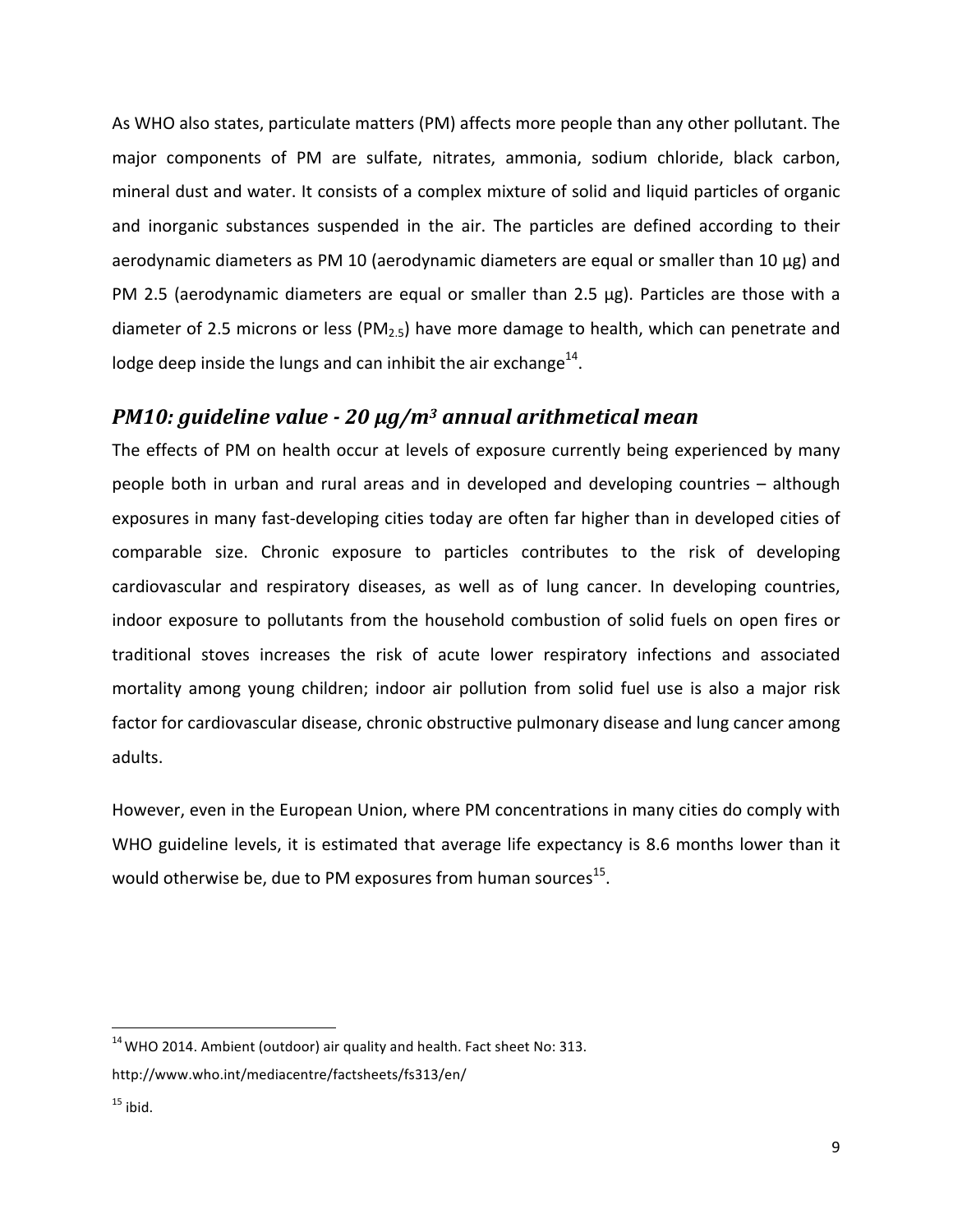## *Ozone* (*O<sub>3</sub>*): *guideline* value  $\cdot$  *100* μg/m<sup>3</sup> *8* hours arithmetical mean

The recommended limit in the 2005 Air Quality Guidelines was reduced from the previous level of 120  $\mu$ g/m3 in previous editions of the "WHO Air Quality Guidelines" based on recent conclusive associations between daily mortality and lower ozone concentrations.

It is formed by the reaction with sunlight (photochemical reaction) of pollutants such as nitrogen oxides  $(NO_x)$  from vehicle and industry emissions and volatile organic compounds (VOCs) emitted by vehicles, solvents and industry. As a result, the highest levels of ozone pollution occur during periods of sunny weather.

Excessive ozone in the air can have a marked effect on human health. It can cause breathing problems, trigger asthma, reduce lung function and cause lung diseases. In Europe it is currently one of the air pollutants of most concern. Several European studies have reported that the daily mortality rises by 0.3% and that for heart diseases by 0.4%, per 10  $\mu$ g/m3 increase in ozone exposure $^{16}$ .

#### *Nitrogen dioxide (NO<sub>2</sub>): guideline value*  $\cdot$  *40 μg/m<sup>3</sup> annual mean*

Nitrogen dioxide  $(NO<sub>2</sub>)$  is a toxic gas, which causes significant inflammation of the airways, at short-term concentrations exceeding 200  $\mu$ g/m3. NO<sub>2</sub> is the main source of nitrate aerosols, which form an important fraction of PM2.5 and of ozone, in the presence of ultraviolet light.

Epidemiological studies have shown that symptoms of bronchitis in asthmatic children increase in association with long-term exposure to  $NO<sub>2</sub>$ . Reduced lung function growth is also linked to  $NO<sub>2</sub>$  at concentrations currently measured (or observed) in cities of Europe and North America<sup>17</sup>.

## *Sulfur dioxide (SO2): guideline value - 20 μg/m3 24 hours mean*

Studies indicate that a proportion of people with asthma experience change in pulmonary function and respiratory symptoms after periods of exposure to  $SO<sub>2</sub>$  as short as 10 minutes.

<sup>&</sup>lt;u> 1989 - Johann Stein, fransk politik (d. 1989)</u>  $16$  ibid.

 $17$  ibid.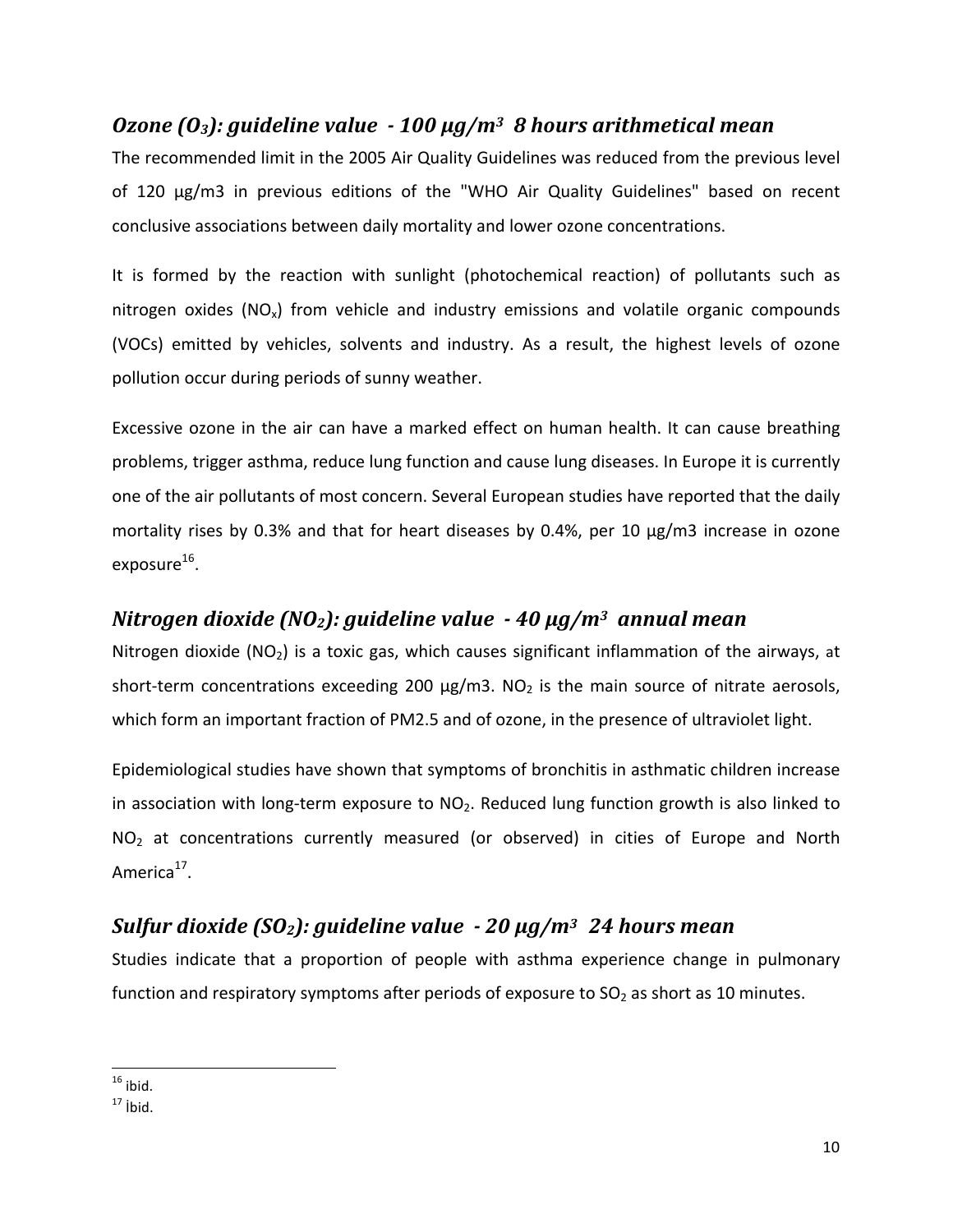$SO<sub>2</sub>$  can affect the respiratory system and the functions of the lungs, and causes irritation of the eyes. Inflammation of the respiratory tract causes coughing, mucus secretion, aggravation of asthma and chronic bronchitis and makes people more prone to infections of the respiratory tract. Hospital admissions for cardiac disease and mortality increase on days with higher  $SO<sub>2</sub>$ levels. When  $SO<sub>2</sub>$  combines with water, it forms sulfuric acid; this is the main component of acid rain that is a cause of deforestation $^{18}$ .

## **2. Saving Ourselves from Coal**

Turkish coal power plants are extremely dirty compared with the rest of Europe. The Turkish government has failed to require and enforce even rudimentary emission controls<sup>19</sup>, putting corporate profit before its own citizens' health. However, requiring improved end-of-pipe controls is not enough. Even 'clean coal' – the favorite buzz word of the dirty energy lobby – is unacceptably dirty, as shown by the results in this report. (Please see Figure 1) The OECD Environmental Outlook recently warned that air-pollution related deaths were bound to increase in both developing and developed countries, even as pollution controls improve<sup>20</sup>.

This is due to several factors that make people more susceptible to pollution, including the elimination of other causes of death, aging of the population and urbanization. Furthermore, the OECD found that the most affordable way to reduce deaths from air-pollution is to invest as much in cleaner energy sources as in end-of-pipe controls.

There is no such thing as clean coal. The only way to eliminate the thousands of deaths associated with coal burning in Turkey is to phase out these dirty power plants in favor of clean and modern renewable energy sources. This report not only exposes the impacts of dirty energy on Turkish people's health, but also illustrates how smart decisions by governments and energy companies can eliminate coal pollution in Europe and Turkey.

 $18$  ibid.

 $19$  For example, average SO2 emission rates from Turkish lignite power plants are well above 2000 mg/m3, while the EU standard for old power plants is 400 mg/m3, and for new power plants 150 mg/m3. For how Turkish emission rates were calculated, see the Annex.

 $20$  OECD 2012: OECD Environmental Outlook to 2050: The Consequences of Inaction, p. 287. http://www.oecd.org/environment/indicators-modellingoutlooks/oecdenvironmentaloutlookto2050theconsequencesofinaction.htm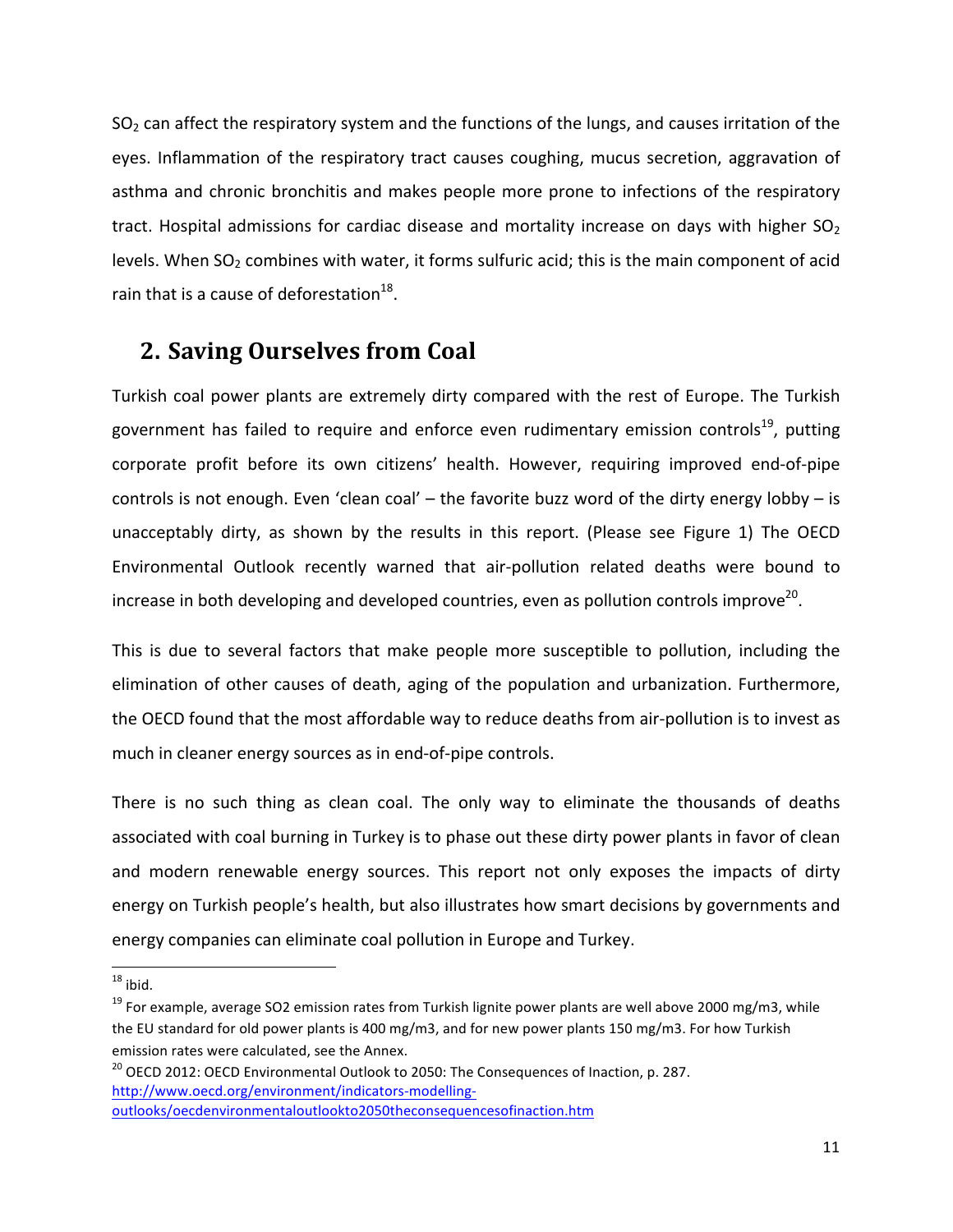#### **Examples of Studies on Health Problems around Coal-Fired Power Plants<sup>21</sup>**

- In a district of Northern Italy, women's risk of dying of lung cancer was found to be up to twice as high in an area exposed to air pollution from a coal-fired power plant and other industrial sources $^{22}$ .
- A Spanish study found an elevated risk of lung, throat and bladder cancer within 50 kilometers of coal-fired power plants, with higher risks associated with living closer to the plant<sup>23</sup>.
- Studies on the Nováky power plant in Slovakia burning high-arsenic coal, have found increased arsenic concentrations in hair and urine, hearing loss in children and elevated risks of skin cancer $24$ .
- In the Chongqing province of China, the closure of a coal-fired power plant led to a drop in the levels of organic toxics in the birth cords of newborns, and an improvement in the children's motor and language skills, as well as overall mental development<sup>25</sup>.
- It is found that Catalağzı Termik Santrali has big impacts on human and environmental health. 20% of the birth in the region face problems such as underdeveloped lungs, asthma and chronic obstructive pulmonary disease (KOAH). The number of cancer incidents in the region is also increasing day to day.

 $^{21}$  Disentangling pollution from coal-fired power plants from all other sources of pollution, and controlling for other risk factors in studies like these is very hard. Accordingly, it is impossible to fully attribute the observed effects in these studies solely to impacts of coal fired power plants, but the results are indicative of significant epidemiological impacts.

<sup>&</sup>lt;sup>22</sup> Parodi S 2004: Lung cancer mortality in a district of La Spezia (Italy) exposed to air pollution from industrial plants. Tumori. 90(2):181-5. http://www.ncbi.nlm.nih.gov/pubmed/15237579

plants. Tumori. UP, Judit of Tumori.<br><sup>23</sup> Garcia-Perez J et al 2009: Mortality due to lung, laryngeal and bladder cancer in towns lying in the vicinity of combustion installations. Science of the Total Environment 407:2593–2602.<br><sup>24</sup> Ranft U et al 2003: Association between arsenic exposure from a coal-burning power plant and urinary arsenic

concentrations in Prievidza District, Slovakia. Environ Health Perspect. 111(7): 889-894. http://www.ncbi.nlm.nih.gov/pmc/articles/PMC1241521/

Pesch B et al 2002: Environmental Arsenic Exposure from a Coal-burning Power Plant as a Potential Risk Factor for Nonmelanoma Skin Carcinoma: Results from a Case-Control Study in the District of Prievidza, Slovakia. Am. J. Epidemiol. 155(9): 798-809. http://aje.oxfordjournals.org/content/155/9/798.short

Bencko V 2009: Ecological and human health risk aspects of burning arsenic-rich coal. Environmental Geochemistry and Health 31(1): 239-243. http://www.springerlink.com/content/x7m351017h665118/<br><sup>25</sup> Tang et al 2008: Effects of Prenatal Exposure to Coal-Burning Pollutants on Children's Development in China.

http://dx.doi.org/10.1289/ehp.10471

Perera et al 2008: Benefits of Reducing Prenatal Exposure to Coal-Burning Pollutants to Children's Neurodevelopment in China. http://dx.doi.org/10.1289/ehp.11480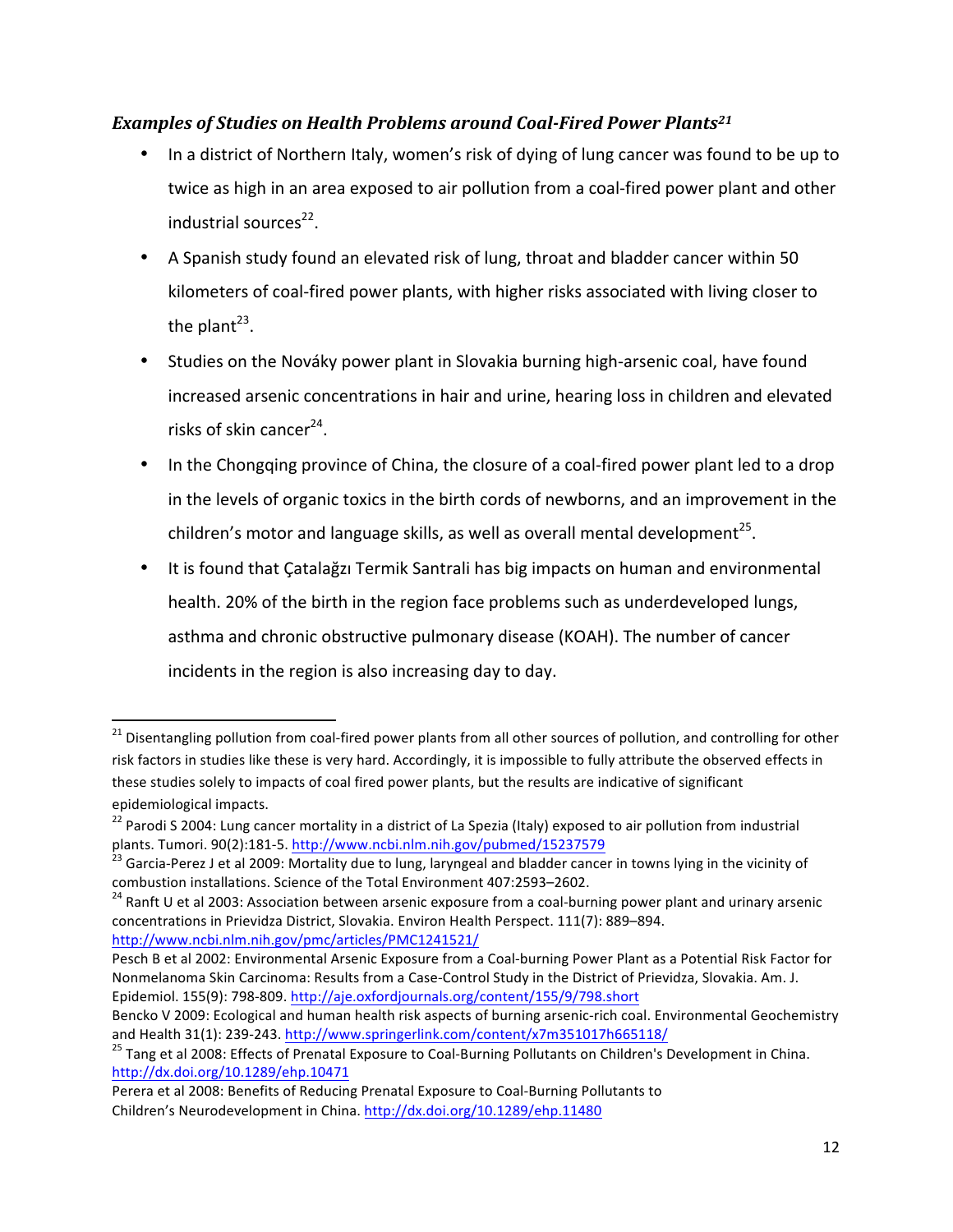

Figure 1: EU's new air pollution rules for coal-fired power plants allow much higher emissions than can be achieved with best available technology, and more than 10 times higher emissions than a new gasfired power plant. $^{26}$ 

## **3. The Current Health Impacts of Coal in Europe**

<u> 1989 - Johann Stein, fransk politik (d. 1989)</u>

Coal-fired power plants are silent killers. Spread all over Turkey, they spew out millions of tonnes of toxic gases and particles<sup>27</sup>. These emissions enter the lungs and the bloodstream, causing respiratory diseases, heart attacks, lung cancer, asthma attacks and other health damage. Even though you won't find a single death certificate listing "air pollution" as cause of death, the impact on health is real and significant.

 $^{26}$  Calculated based on 38% average coal power plant efficiency, Industrial Emission Directive norms for coal and gas, 70/70/7 mg/Nm<sup>3</sup> stack concentrations for SO2/NOx/TSP and 46% efficiency for "least dirty" power plant and 56% efficiency for gas.

<sup>&</sup>lt;sup>27</sup> The large coal-fired power plants included in this report emitted 1.8 million tonnes of SO<sub>2</sub>, 1.0 million tonnes of of NO<sub>x</sub> and 65 kilotonnes of primary particles in 2010. EEA 2012: The European Pollutant Release and Transfer Register. http://prtr.ec.europa.eu/FacilityLevels.aspx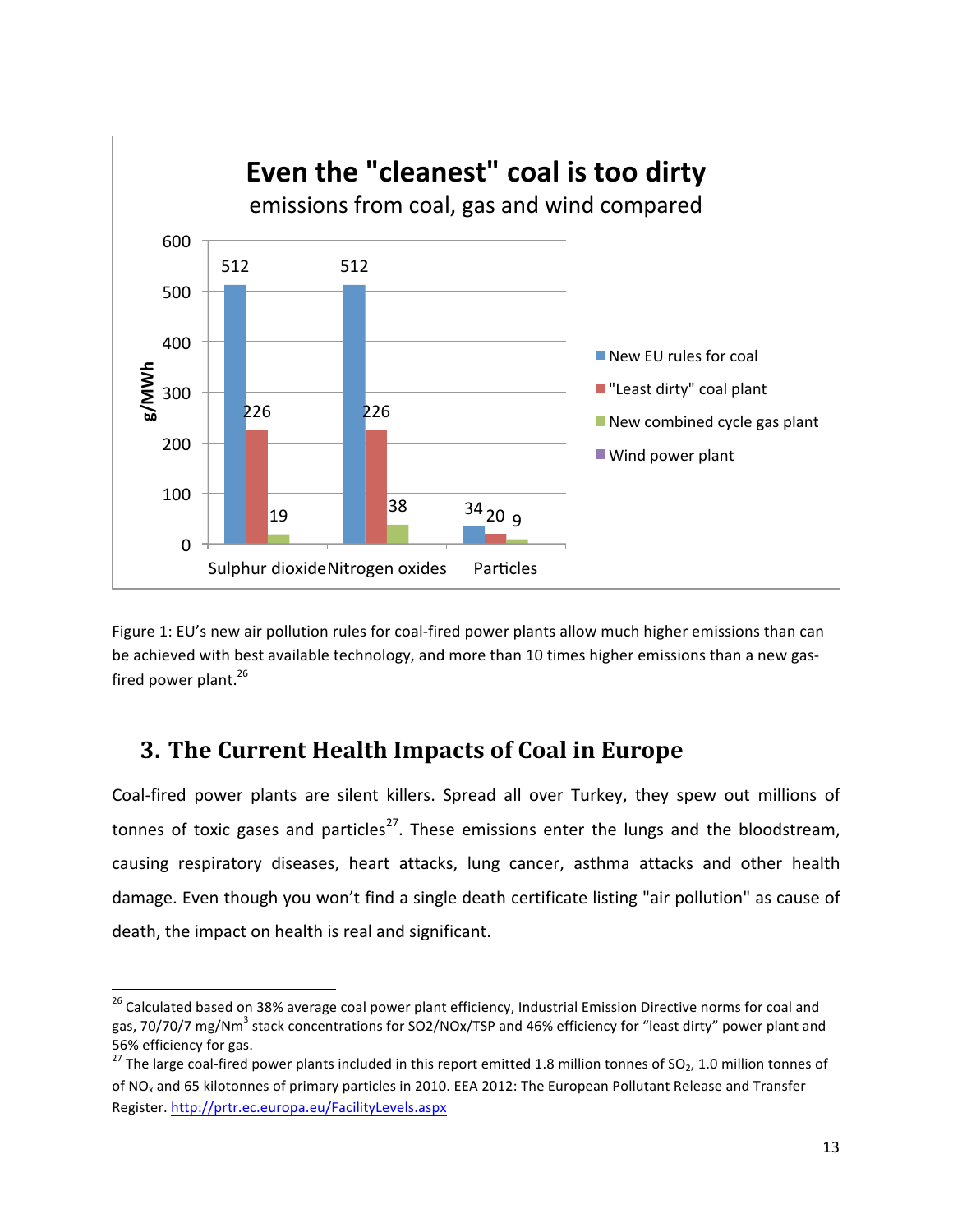In 2010, there were 19 large coal and lignite fired power plants in operation in Turkey, that produced 26% of all electricity<sup>28</sup>. Coal-fired power plants are responsible for over 80% of the EU's sulphur dioxide emissions and over 50% of nitrogen oxide emissions from the power sector. They are among the largest sources of mercury and arsenic emissions into the air. These 19 coal-fired power plants are also responsible for more than fifth of Turkey's CO<sub>2</sub> emissions.<sup>29</sup>

Greenpeace commissioned the Stuttgart University Institute for Energy Economics (IER) to quantify the health impacts of the coal-fired power plant emissions. The IER has developed the EcoSense model, which is the most advanced tool available to assess the individual health impacts of a large number of power plants in Europe. The EcoSense model is based on sophisticated atmospheric modeling carried out by the European Monitoring and Evaluation Programme (EMEP) of the Convention on Long-Range Transboundary Air Pollution. The health impact estimates are based on risk factors derived from the best available scientific studies, in line with the recommendations of another large European research programme, NEEDS. ( Please see Annex: How the study was carried out for more details). The results of the study are staggering. In Germany, it is estimated that coal power stations are associated with almost twice as many deaths as road accidents. $30<sub>1</sub>$ 

<sup>&</sup>lt;sup>28</sup> Eurostat annual energy statistics for 2010.

http://epp.eurostat.ec.europa.eu/portal/page/portal/energy/data/database 

 $29$  See the Annex for details of how the emission inventory was developed.

 $30$  4,045 people were killed in road accidents in Turkey in 2010 according to Turkish Statistical Institute road transport statistics, http://www.turkstat.gov.tr/. The number of attributable deaths was calculated from the Stuttgart University air pollution exposure results unit using the concentration-response coefficients from European Environment Agency 2011: Revealing the costs of air pollution from industrial facilities in Europe. http://www.eea.europa.eu/publications/cost-of-air-pollution.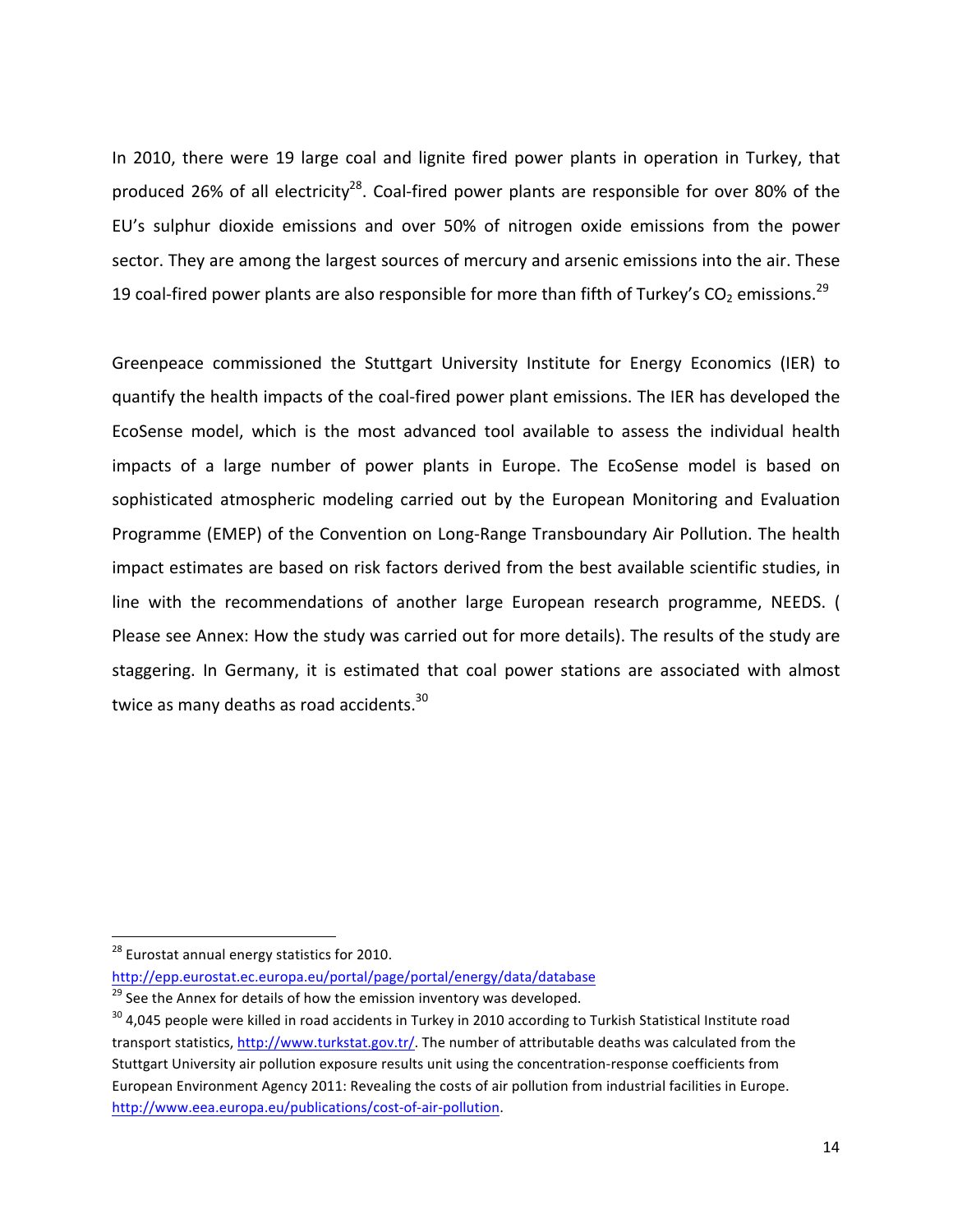Overall, the deaths of approximately 7,900 people in 2010 are estimated to be attributable to pollution from coal-fired power plants, resulting in a total of 79,000 lost life-years. The same year, illnesses and health problems from coal plant pollution were associated with an estimated total of 1.7 million lost working days. Coal is always dirty, even with the best available pollution control technologies. However, matters are made worse by the fact that governments are still allowing the power industry to get away with less effective controls than are available<sup>31</sup>. Source:



Rückerl R et al 2011: Health effects of particulate air pollution: A review of epidemiological evidence. Inhalation Toxicology 23(10): 555–592. Pope III CA & Dockery DW 2006: Health Effects of Fine Particulate Air Pollution: Lines that Connect. J. Air & Waste Manage. Assoc. 56:709 -742.

## **4. The Future: Choosing Between Polluting and Clean Energy**

Despite the technological advances and the amazing growth of renewable energy, many power utilities are still stuck in the past. Mapping carried out by Greenpeace for this report shows that in 2012, there are a total of over 80 new coal-fired power plant projects, which are in planning or permitting stage in Turkey. The construction of new dirty power plants would add to the

 

 $31$  See Figure 1: Even the cleanest coal is too dirty.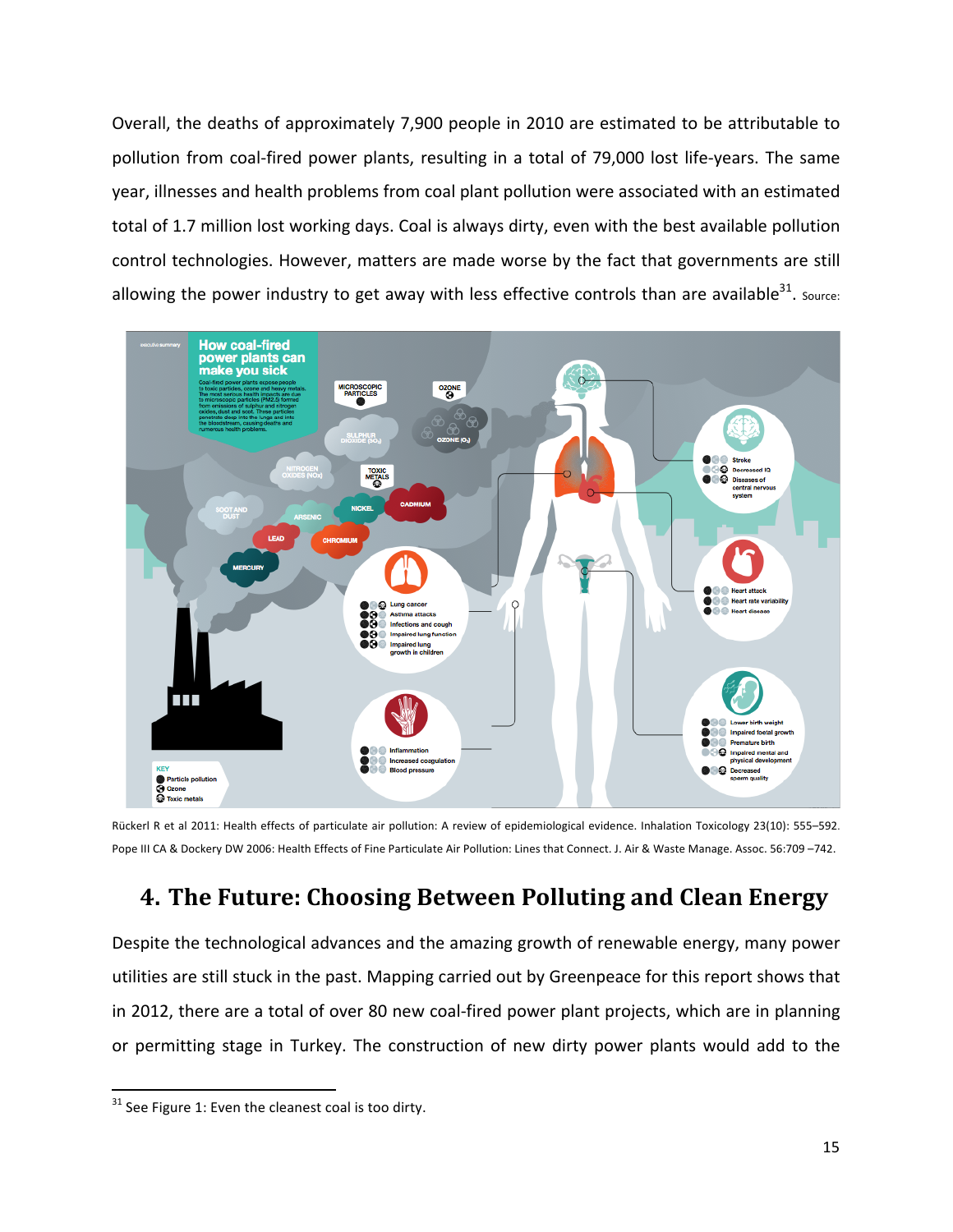already too large death toll from currently operating coal-fired power plants, and lock in dirty energy production for decades to come<sup>32</sup>. These new power plants would almost double Turkey's  $CO_2$  emissions.<sup>33</sup> This would make it much harder to cut  $CO_2$  emissions fast enough to prevent catastrophic climate change.

The large death toll associated with coal-fired power plants is in large part due to a lack of resolve by the Turkish government to step up and make the power industry clean up its act. Power generation from coal increased by 70% from 2002 to 2010, with no decline in the share of the dirtiest form of power generation. This will have caused a major increase in negative health impacts from coal-related air pollution.

Climate targets and implementation measures such as CO2 pricing, renewable energy and energy efficiency targets and support policies need to be toughened up to ensure coal use goes down and not up. Otherwise the social, economic and environmental repercussions illustrated by the University of Stuttgart's research will have an even greater toll on Turkey as shown in the graphic below. The country needs to embrace smart  $21<sup>st</sup>$  energy solutions and relegate  $19<sup>th</sup>$ century energy such as coal to the past where it belongs.

Thousands of deaths each year are associated with pollution from coal-fired power plants in Turkey. But which countries and companies are most responsible? The following tables and graphs illustrate the results of the research carried out by Stuttgart University.

<u> 1989 - Johann Stein, markin film yn y breninn y breninn y breninn y breninn y breninn y breninn y breninn y b</u>

 $32$  Preis P, Ross J & Friedrich R (2013) Assessment of Health Impacts of Coal Fired Power Stations in Germany. Report Commissioned by Greenpeace Germany. Institute for Energy, Economics and Rational Use of Energy (IER), University of Stuttgart, Germany.

http://www.greenpeace.de/sites/www.greenpeace.de/files/publications/130401\_deliverable\_ier\_to\_greenpeace de\_0.pdf

 $33$  The new power plant projects included in this report would emit approximately 240 million tonnes of CO2 per year, while Turkey's CO2 emissions were 266 million tonnes in 2011, according to IEA 2012: CO2 Emissions from Fuel Combustion 2012.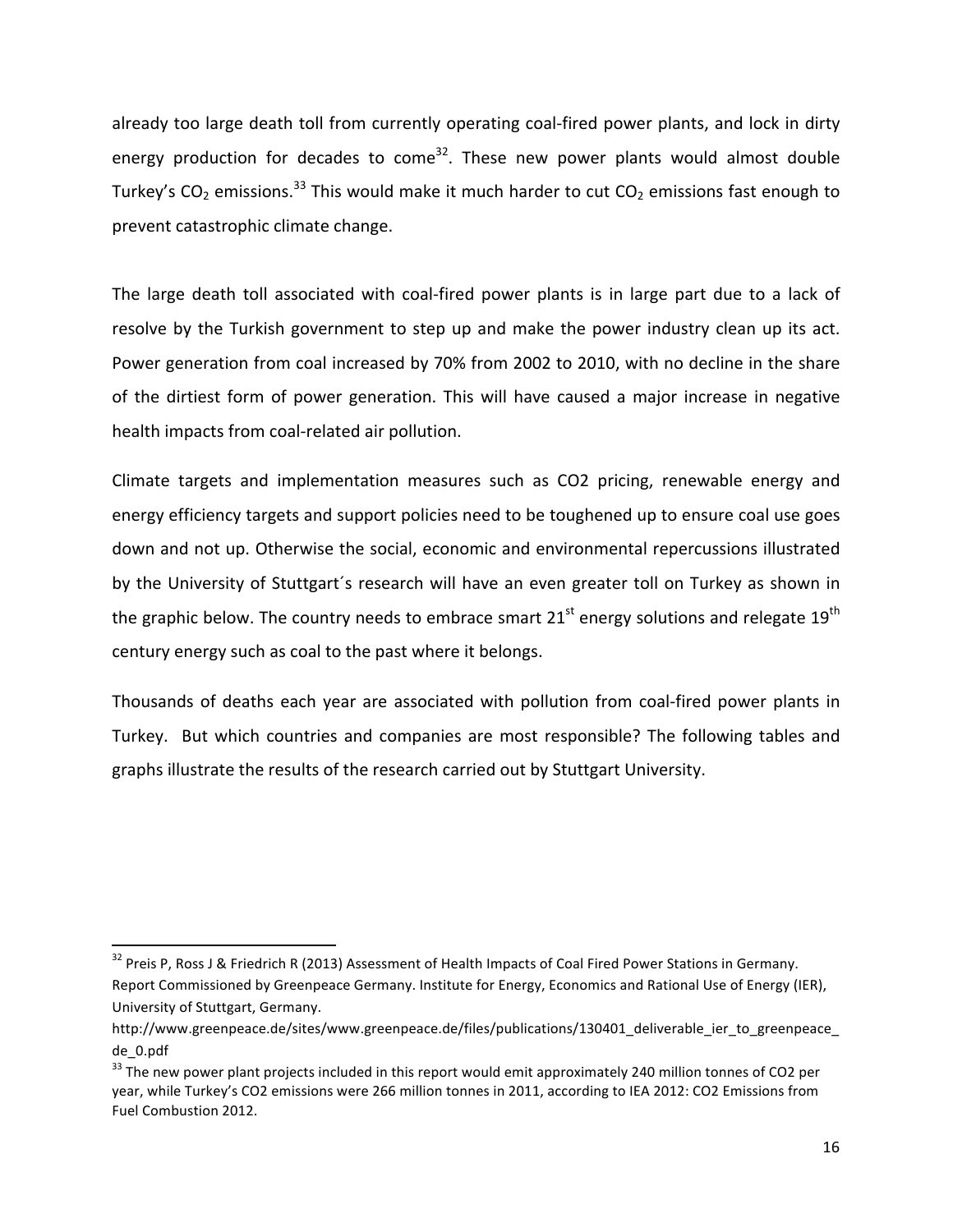| <b>Owner Company</b> | <b>Coal Power Plant</b>                                                                                                        | <b>Years of Life Lost</b> | <b>Lost Working</b><br><b>Days</b> |
|----------------------|--------------------------------------------------------------------------------------------------------------------------------|---------------------------|------------------------------------|
| <b>EÜAŞ</b>          | Afşin Elbistan Ünite A-B, Çan,<br>Çatalağzı, Kangal, Kemerköy,<br>Orhaneli, Seyitömer, Soma,<br>Tunçbilek, Yatağan, Yeniköy S. | 52.570                    | 1.114.330                          |
| İsken Enerji         | Sugözü Termik S.                                                                                                               | 1.950                     | 41.780                             |
| <b>Eren Enerji</b>   | Zonguldak Eren S. (ZETES) 1-2                                                                                                  | 1.850                     | 39.670                             |
| <b>İÇDAŞ</b>         | İÇDAŞ Termik, İÇDAŞ Bekirli S.                                                                                                 | 1.330                     | 28.370                             |
| <b>Park Termik</b>   | <b>Cayırhan Termik S.</b>                                                                                                      | 1.300                     | 27.250                             |

#### Table 1 - The Dirtiest Coal Power Plant Operators in 2010

#### **Table 2 - Life Years Lost Due to The Coal Power Plants in 2010 in Turkey**

| <b>Coal Power Plant</b>                              | <b>Owner Company</b> | <b>Years of Life Lost</b> | Lost<br><b>Working</b><br><b>Days</b> |
|------------------------------------------------------|----------------------|---------------------------|---------------------------------------|
| Afşin-Elbistan Termik Santrali A Ünitesi             | <b>EÜAS</b>          | 20.190                    | 431.270                               |
| <b>Soma Termik Santrali</b>                          | Soma Flektrik        | 13.400                    | 282.640                               |
| <b>Tunçbilek Termik Santrali</b>                     | <b>EÜAS</b>          | 7.060                     | 149.160                               |
| Seyitömer Termik Santrali                            | EÜAŞ                 | 2.580                     | 54.350                                |
| <b>Kangal Termik Santrali</b>                        | <b>EÜAS</b>          | 2.490                     | 52.620                                |
| Afşin-Elbistan Termik Santrali B Ünitesi             | EÜAŞ                 | 2.190                     | 46.840                                |
| İsken Sugözü Termik Santrali                         | İsken Enerji         | 1.950                     | 41.780                                |
| Zonguldak Eren Termik Enerji Santrali<br>(ZETES 1-2) | Eren Enerji          | 1.850                     | 39.670                                |
| <b>Çayırhan Termik Santrali</b>                      | <b>Park Termik</b>   | 1.300                     | 27.250                                |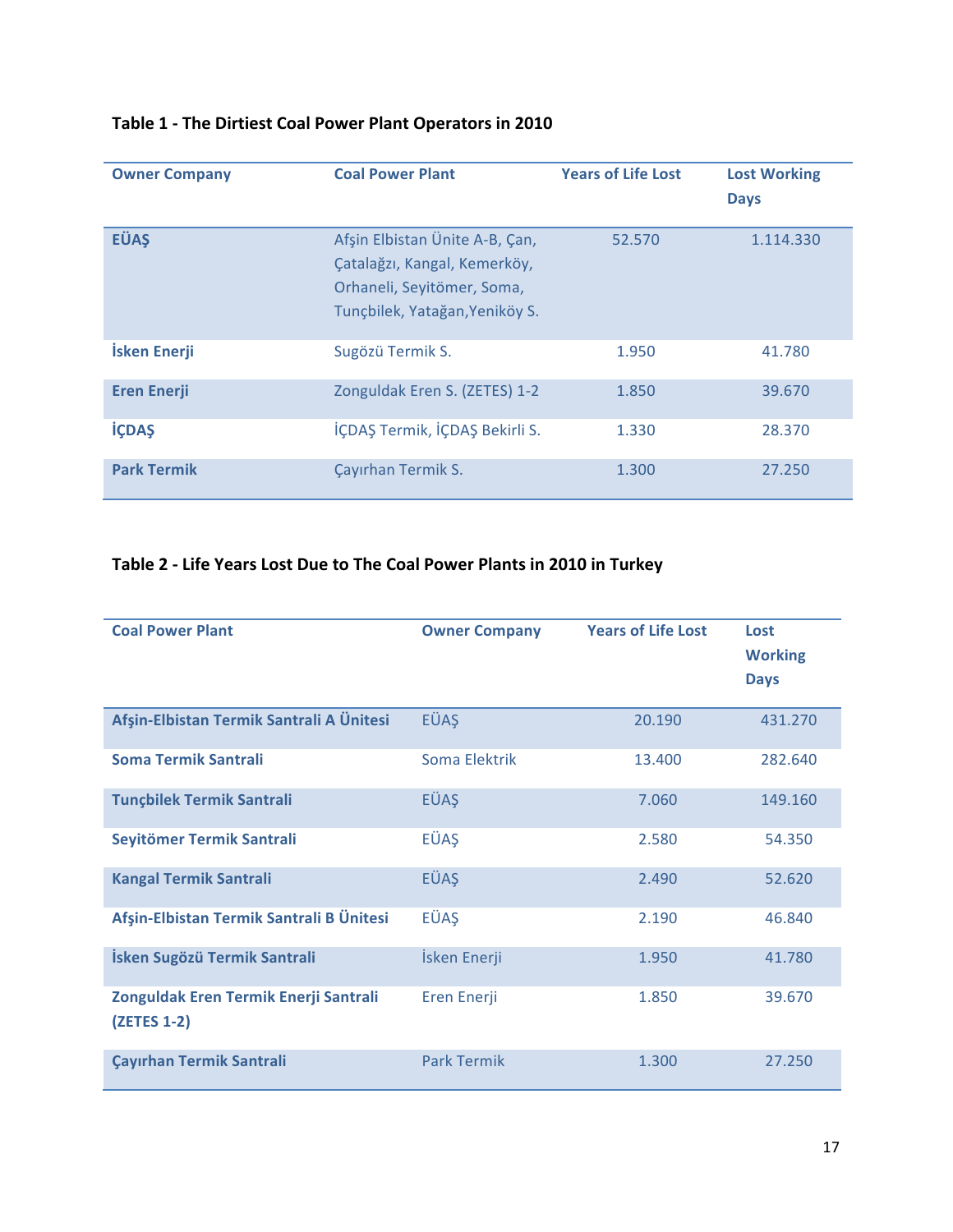| <b>Kemerköy Termik Santrali</b>          | Kemerköy Elektrik  | 1.180 | 24.590 |
|------------------------------------------|--------------------|-------|--------|
| Yatağan Termik Santrali                  | Yeniköy Elektrik   | 1.120 | 23.350 |
| Çatalağzı Termik Enerji Santrali (ÇATES) | <b>EÜAS</b>        | 900   | 18.750 |
| Silopi Termik Santrali                   | Silopi Elektrik    | 820   | 17.170 |
| Çolakoğlu Termik Santrali                | Çolakoğlu Enerji   | 710   | 14.800 |
| İÇDAŞ Termik Santrali                    | İÇDAŞ Çelik Enerji | 700   | 15.070 |
| <b>Çan Termik Santrali</b>               | <b>EÜAS</b>        | 690   | 14.540 |
| İÇDAŞ Bekirli Termik Santrali            | İÇDAŞ Elektrik     | 630   | 13.300 |
| Yeniköy Termik Santrali                  | Yeniköy Elektrik   | 420   | 8.850  |
| <b>Orhaneli Termik Santrali</b>          | <b>EÜAS</b>        | 350   | 7.370  |

## Table 3 - 10 Dirtiest Coal Power Plant Investor of the Planned Projects in 2010<sup>34</sup>

| <b>Investor Company</b>       | <b>Project</b><br><b>Number</b> | <b>Project Name</b>                                                                                                            | <b>Years of</b><br>Life Lost | <b>Lost Working</b><br><b>Days</b> |
|-------------------------------|---------------------------------|--------------------------------------------------------------------------------------------------------------------------------|------------------------------|------------------------------------|
| <b>EÜAS</b>                   | 4                               | Afşin Elbistan C-D-E-G Üniteleri                                                                                               | 8.250                        | 176.320                            |
| <b>HATTAT Holding</b>         | 4                               | Amasra ve Kandilli Termik Santralleri<br>(HEMA Holding), Bartin ve Kireçlik<br>Termik Santralleri (Batı Karadeniz<br>Elektrik) | 4.600                        | 97.080                             |
| <b>Eren Holding</b>           | $\mathbf{1}$                    | Mersin Eren Termik Santrali, Modern<br>Enerji Termik Santrali                                                                  | 2.170                        | 46.300                             |
| <b>Emba Enerji</b>            | $\overline{2}$                  | Trakya Entegre Termik Santrali                                                                                                 | 1.180                        | 24.740                             |
| <b>Atagür Enerji</b>          | 1                               | Bezci Termik Santrali                                                                                                          | 1.410                        | 29.720                             |
| <b>Cenal Elektrik (Cengiz</b> | 1                               | Cenal Termik Enerji Santrali                                                                                                   | 1,320                        | 27.710                             |

<sup>&</sup>lt;sup>34</sup> Projected health impacts if new coal-fired power plants go into operation. The impacts of planned power plants *are compared with the existing impacts.*

<u> 1989 - Johann Stein, markin film yn y breninn y breninn y breninn y breninn y breninn y breninn y breninn y b</u>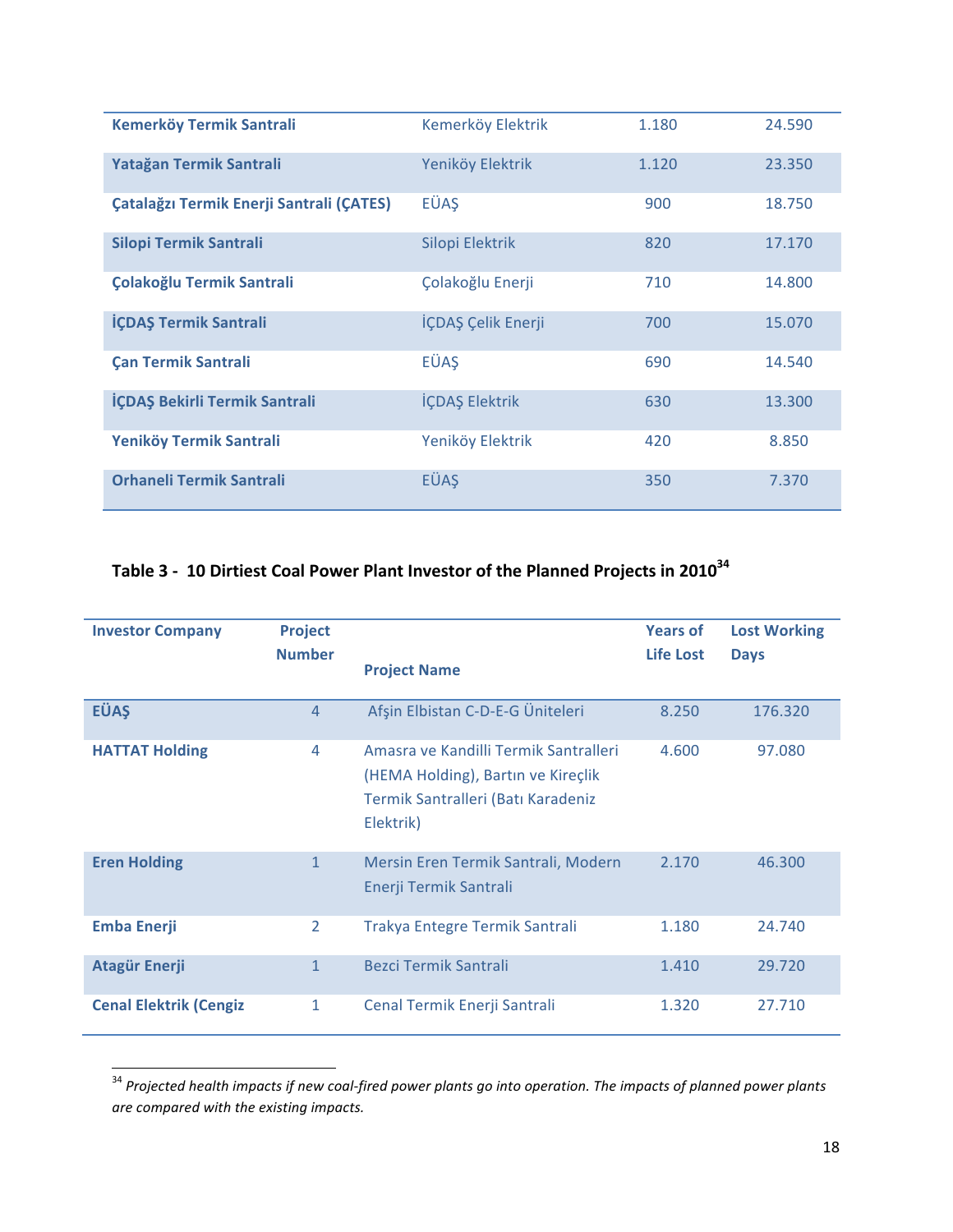| Insaat & Alarko)         |                             |       |        |
|--------------------------|-----------------------------|-------|--------|
| <b>Suez Güney Enerji</b> | Ada Termik Santrali         | 1.280 | 26.910 |
| <b>Tabiat Enerji</b>     | Yeşilovacık Termik Santrali | 1.240 | 26.550 |
| <b>Diler Holding</b>     | Atlas Enerji Santrali       | 1.230 | 25.780 |
| <b>Tosyalı Grup</b>      | Tosyalı Enerji Santrali     | 1.180 | 24,820 |

## **5. Choosing Clean and Safe Energy**

<u> 1989 - Johann Stein, markin film yn y breninn y breninn y breninn y breninn y breninn y breninn y breninn y b</u>

Renewable energy is an applicable alternative to the dirty and expensive energy sources like coal. The Energy [R]evolution report, published by Greenpeace and the European Renewable Energy Council (EREC), shows that renewable energy can provide 38% of the global energy demand in 2020 and can meet %95 until  $2050^{35}$ . Renewable energies have had an incredible rise in the last 25 years. Wind power is now highly accepted as the most economic new energy plant technology due to the low installation costs, non-existence of fuel expenses and construction periods of less than a year. Renewable energies could contribute a lot to the fight with climate change by decreasing the fossil fuel consumption too. Switching to renewable energies could help to cut %90 of the fossil fuel used in the world for heating and electricity until 2050. Moreover, the percentage of fossil fuel used for transportation can be reduced from %98 to %30, again with the usage of renewable energies.

However, the governments and power companies have a choice. The astonishing growth and development of renewable energy means that Europe's power needs can be covered without building a single new coal-fired power plant (and also by phasing the existing ones out).

<sup>&</sup>lt;sup>35</sup> Teske S. 2012: Energy Revolution: A Sustainable World Energy Outlook. Greenpeace International, Amsterdam, The Netherlands. http://www.greenpeace.org/international/en/publications/Campaign-reports/Climate-Reports/Energy-Revolution-2012/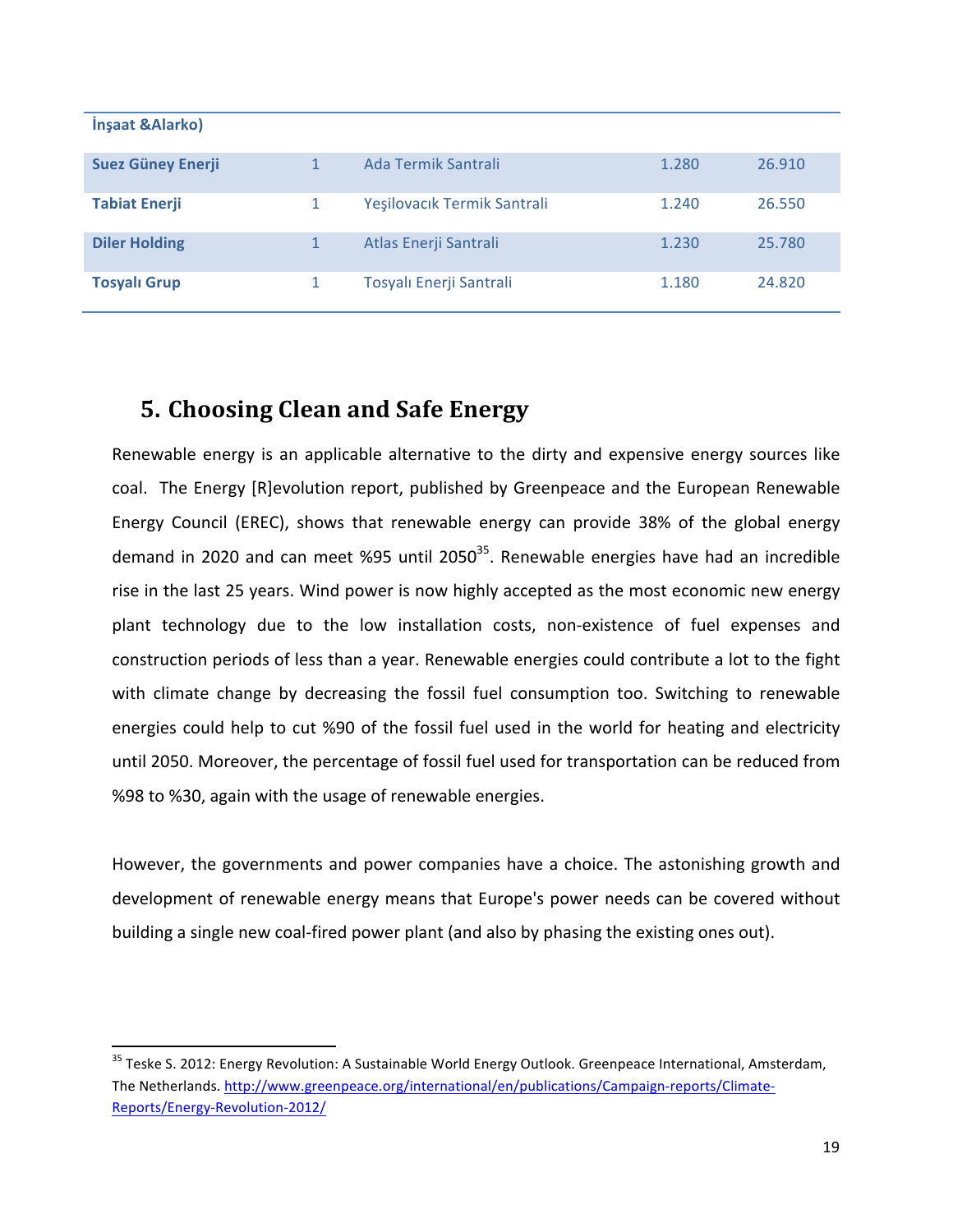For instance, since 2009 renewable energy, mainly wind and solar, has provided more than half of the additions to EU power generation. In 2011, wind power generated 179 terawatt-hours of electricity  $-$  seven times as much as 10 years earlier, and more than the total electricity consumption of Poland. A record 12 gigawatts of new wind capacity was installed in 2012, producing as much power as four large coal-fired power stations. At current growth rates, wind power generation alone is on track to surpass coal and lignite before 2020. Between 2009 and 2012, 50 gigawatts of solar power was installed, providing as much electricity as 10 large coalfired power stations, roughly equal to the entire power consumption of Czech Republic or Austria<sup>36</sup>.

Germany provides an example of how rapidly renewable energy sources can be rolled out. The country has gone from 8% to 22% renewable electricity, in 10 years<sup>37</sup>, and grown non-hydro renewable power generation five-fold. If the federal states' current development plans for renewables are implemented, Germany will hit over 50% renewable electricity in 2020<sup>38</sup> and can halve power sector coal use while completely phasing out nuclear<sup>39</sup>. Renewable energy employs a total of 380,000 people in Germany, a number that has more than doubled since 2004. Three quarters of the jobs are in the power sector.  $40$ 

Despite the fact that Turkey has one of the biggest wind, solar and geothermal power capacity in Europe, the installed wind power capacity in Turkey constitutes only 4% of the installed power. The percentage of solar and geothermal power is 0%. The energy model explained at

<u> 1989 - Johann Stein, markin film yn y breninn y breninn y breninn y breninn y breninn y breninn y breninn y b</u>

 $38$  Bundesnetzagentur: Szenariorahmen für den Netzentwicklungsplan Strom 2013. http://www.netzausbau.de/cln\_1931/DE/Bedarfsermittlung/Szenariorahmen%20zum%20NEP%202013/szenarios\_ nep2013\_node.html;jsessionid=D4730BEF253B8049B18C005F79289112.<br><sup>39</sup> Calculated based on the capacity projections in Bundesnetzagentur's Szenariorahmen, assuming current load

 $^{36}$  Renewable energy installation data from EWEA 2013: Wind in power. 2012 European statistics. http://www.ewea.org/fileadmin/files/library/publications/statistics/Wind\_in\_power\_annual\_statistics\_2012.pdf

Comparisons to coal assuming 1 GW coal units, 17% load factor for PV, 25% for wind and 80% for coal. Country electricity consumption from Eurostat http://epp.eurostat.ec.europa.eu/.<br><sup>37</sup> AGEB 2013: Tabelle zur Stromerzeugung nach Energieträgern 1990–2012. http://www.ag-

energiebilanzen.de/viewpage.php?idpage=1

factors for renewable energy and gas.<br><sup>40</sup> German Federal Environment Ministry 2012: Gross employment from renewable energy in Germany in 2011.

http://www.erneuerbare-energien.de/files/english/pdf/application/pdf/ee\_bruttobeschaeftigung\_en\_bf.pdf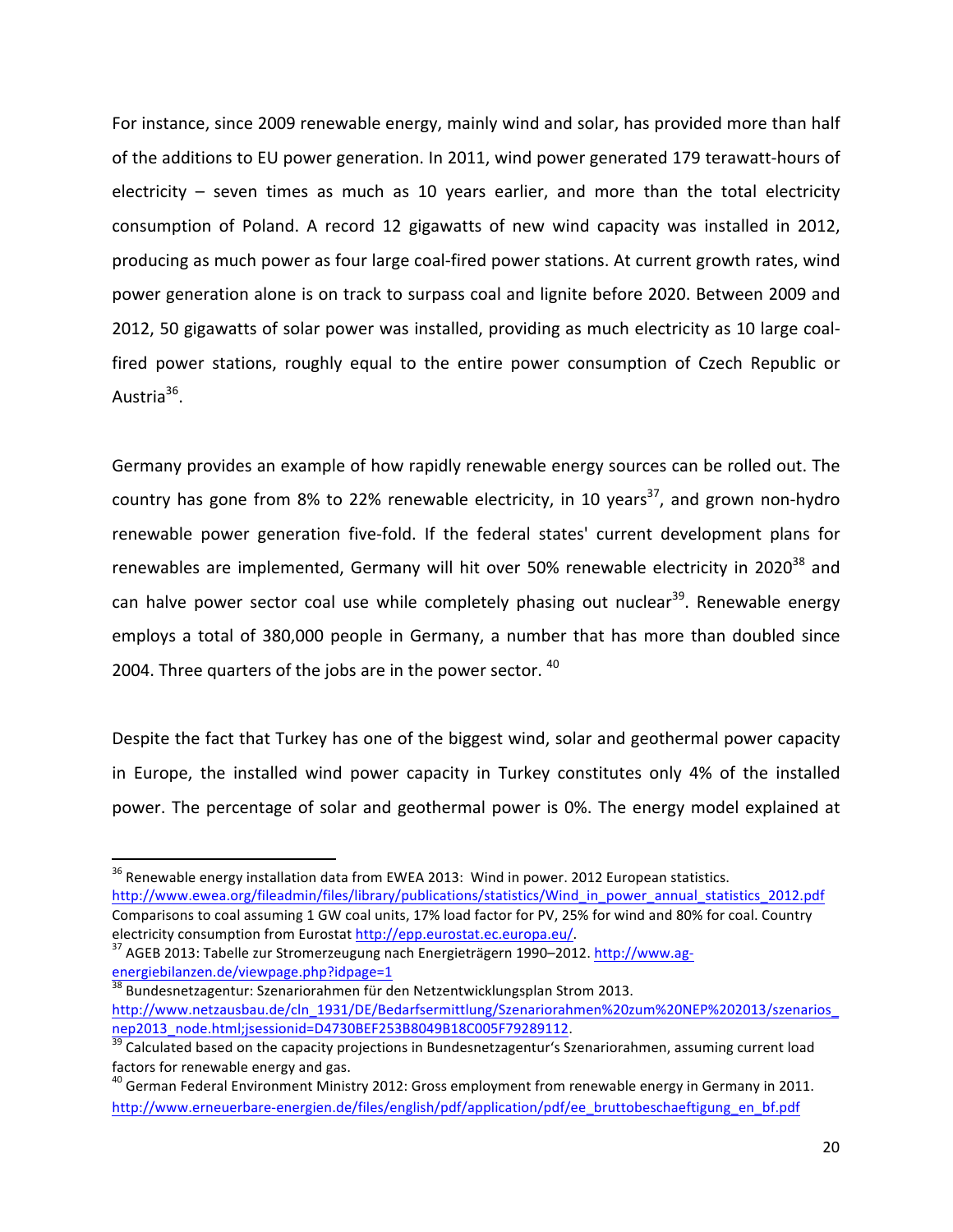Energy [R]evolution report, requires sustaining current growth rates of renewable energy sources, investing in smarter use of energy in buildings, transport and industry, as well as planning future development of the power grids with a view to near-100% renewable generation. Turkish government should foster positive health, economic and environmental impacts by implementing this energy blueprint.

## **6. Demands For Energy Sector**

- Stopping the subsidies given to fossil fuels and nuclear energies,
- Including the external costs (social and environmental costs) to the energy prices through emission limit and trade (cap & trade),
- Making energy efficiency standards obligatory for all energy consuming equipment, buildings and vehicles,
- Transition to the smart grids, improving the transmission and distribution of electricity,
- Providing guarantee for grid connection to unlicensed electricity production,
- Determining legally binding targets for renewable energy and combined heat and electricity production,
- Reformation of the electricity market with a prioritization connection of the renewable energy producers to the grid,
- Providing defined and stabilized returns to the renewable energy investors with programs such as purchase guarantee,
- Labeling in order to provide environmental friendly product information and improving the awareness raising mechanisms,
- Increasing the budgets allocated to R&D studies for renewable energy and energy efficiency.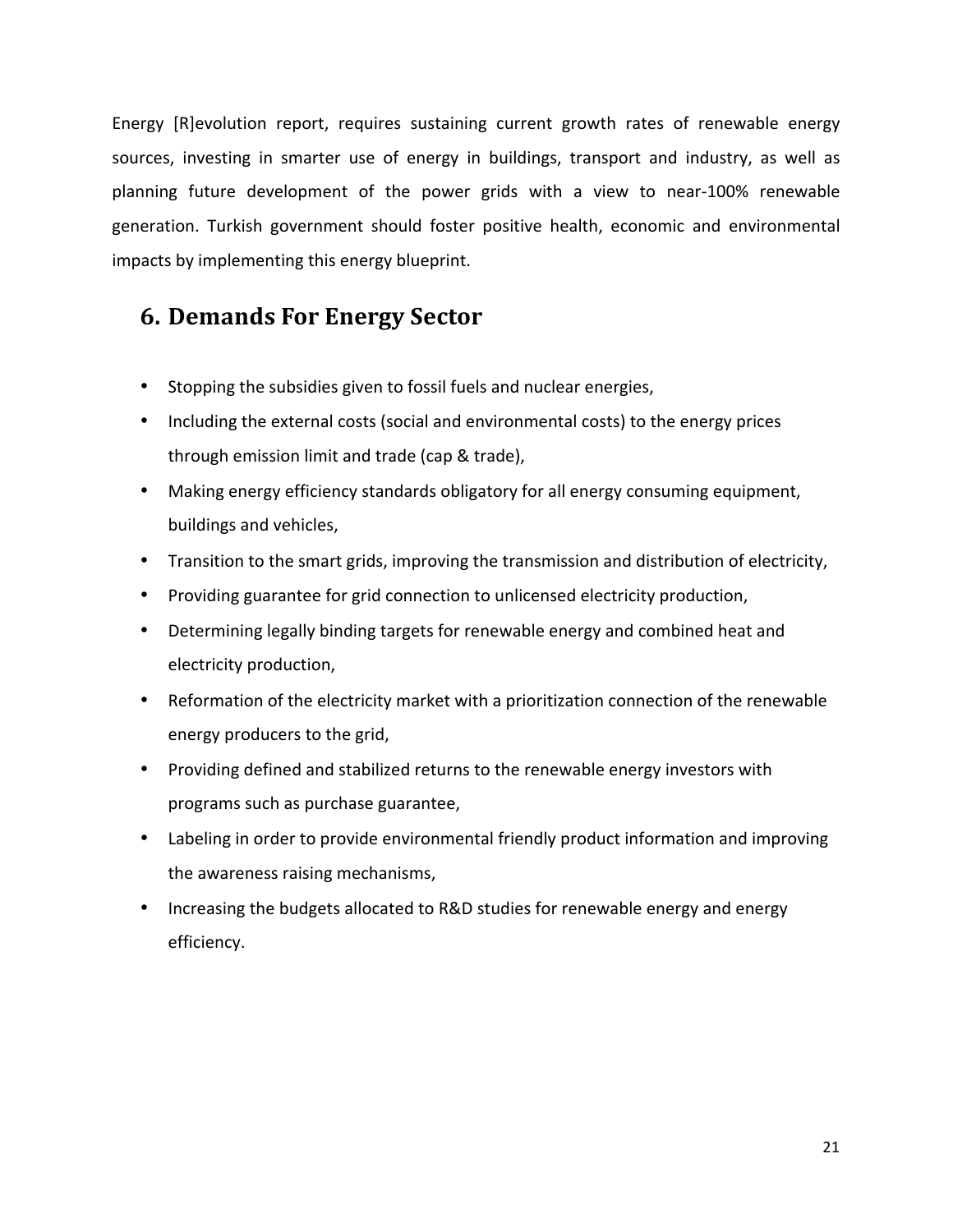## **7. Conclusions: What Needs to be Done?**

The coal investments that are currently surviving with the help of the coal lobby will soon start to fall in line with the technological advancements in renewable energies and decrease in fixed purchase guarantees. Besides, the fact that coal can not be used in the near future any more because of the climate change is giving the way to technically and economically fast development of renewable energies. It is accepted by energy actors worldwide that solar is the energy source whose efficiency and usage will increase the most in the coming decade. The important factor of that increase is the possibility of producing more electricity in the areas with the least hours of sunshine than the one currently produced with PV panels as a result of the increase in efficiency of the panels. Solar power is playing a big role in hybrid systems and grid installed capacity planning.

There has been a decline in the last decade at the infrastructure of electricity power and wind turbine costs. It is expected that this falling trend would continue in the coming years and the kw/h unite cost of the electricity produced from wind to be much more lower. Under these circumstances, the wind energy shows up as a serious alternative to the coal power plants.

It is told that renewable energy investments are disadvantageous. However, the global trends show that renewable energy would be more advantageous against coal. Wind power has high credibility over many people in pioneering countries in renewable energies such as Germany and Denmark. Due to the decentralization property of the renewable energy sources, many investors who see the economical advantages of the renewable energies are heading towards them. This tendency is shaping the government policies as well. According to the public opinion pool that Greenpeace has conducted, 84,2 % of the Turkish people think that we should switch to renewable energies to meet our renewable energy demand.

It will be a more successful choice in the middle and long run if the companies that are getting involved with energy business today to choose renewable energies instead of the already outdated coal and fossil fuels. Even the ministries and other institutions accept the fact that coal would not be an alternative during the transition to the low carbon economy. The energy production types from fossil fuels in Turkey, especially from coal has a very limited time left.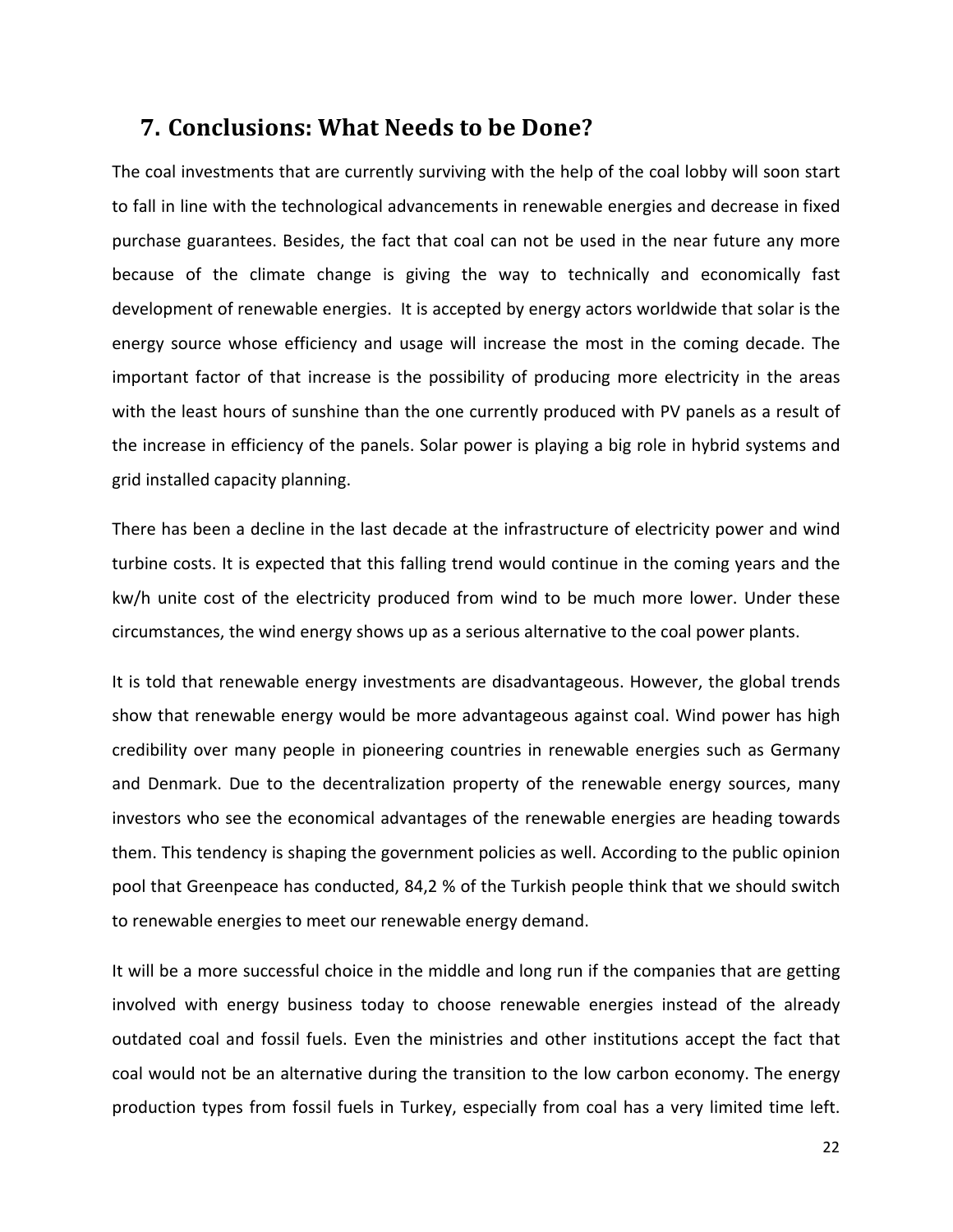The additional costs that will be added to fossil fuels in the coming decade and the carbon taxes that European Union is applying are some of the important indicators of that transition.

The transition to clean energies not only reinforces us in the fight with climate changes, but also guarantees the strong and healthy society. Turkey deserves a future like that. It is possible to phase out the coal-fired power plants starting from the oldest and the dirtiest ones, when the scale of the renewable energies grows. The decisions given by the governments and energy companies will determine the energy demand in the coming decades. However, the coal-fired power plants are not in line with an energy mix that is designed to prevent the climate change before it is out of control. Therefore, an energy revolution that will decrease the emissions can only become real as a result of the choices of political decision makers would make today.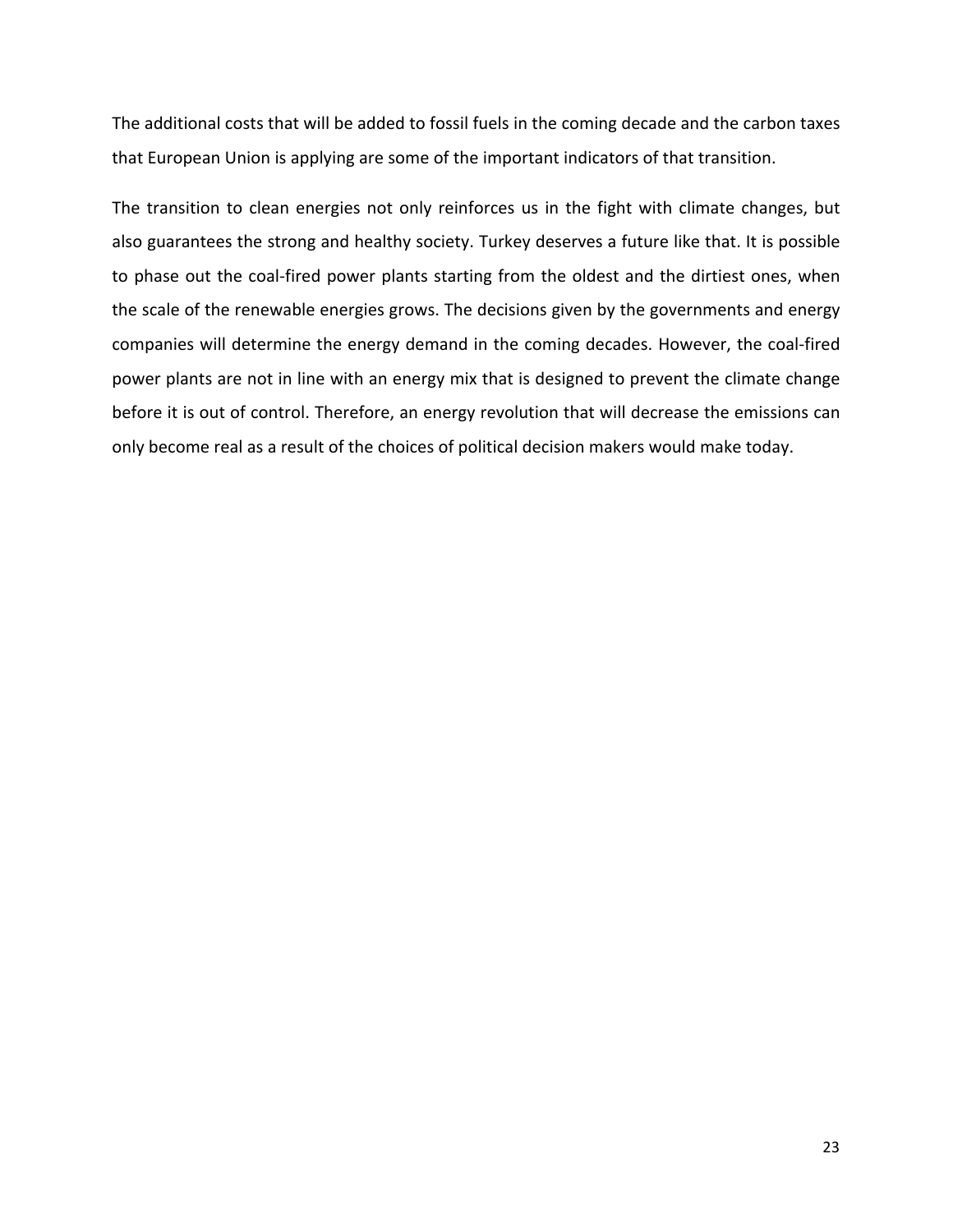## **Annex: How the Study Was Carried Out**

Greenpeace commissioned the modeling for the coal power plant health impact study from Stuttgart University, which has been involved for a long time in developing the European assessment framework for the external impacts of energy. The Institute for Energy Economics (IER) in Stuttgart University has developed the EcoSense model<sup>41</sup> to assess the health and other environmental and economic impacts of power plants. The assessment was based on a coalfired power plant emission inventory developed by Greenpeace.

Figure 2- A simplified flow-chart of the health impact assessment methodology



## *From the Power Plant to the Air: Quantifying Emissions*

<u> 1989 - Johann Stein, markin film yn y breninn y breninn y breninn y breninn y breninn y breninn y breninn y b</u>

The first step in modeling the health impacts of coal-fired power plants is to find out how much pollution is emitted and where the pollution sources are. Emissions of sulphur dioxide  $(SO<sub>2</sub>)$ , nitrogen oxides (NO<sub>x</sub>) and very fine particulates (PM2.5), as well as toxic metals and  $CO<sub>2</sub>$  were included in the study. Since Turkey does not report plant-level emission data, unlike EU member states, other approaches have to be used. For existing Turkish plants, two different

 $41$  The model is documented in Preiss P & Klotz V 2007: Description of updated and extended draft tools for the detailed site-dependent assessment of external costs. Technical Paper no. 7.4 RS 1b. http://www.needsproject.org/RS1b/NEEDS\_Rs1b\_TP7.4.pdf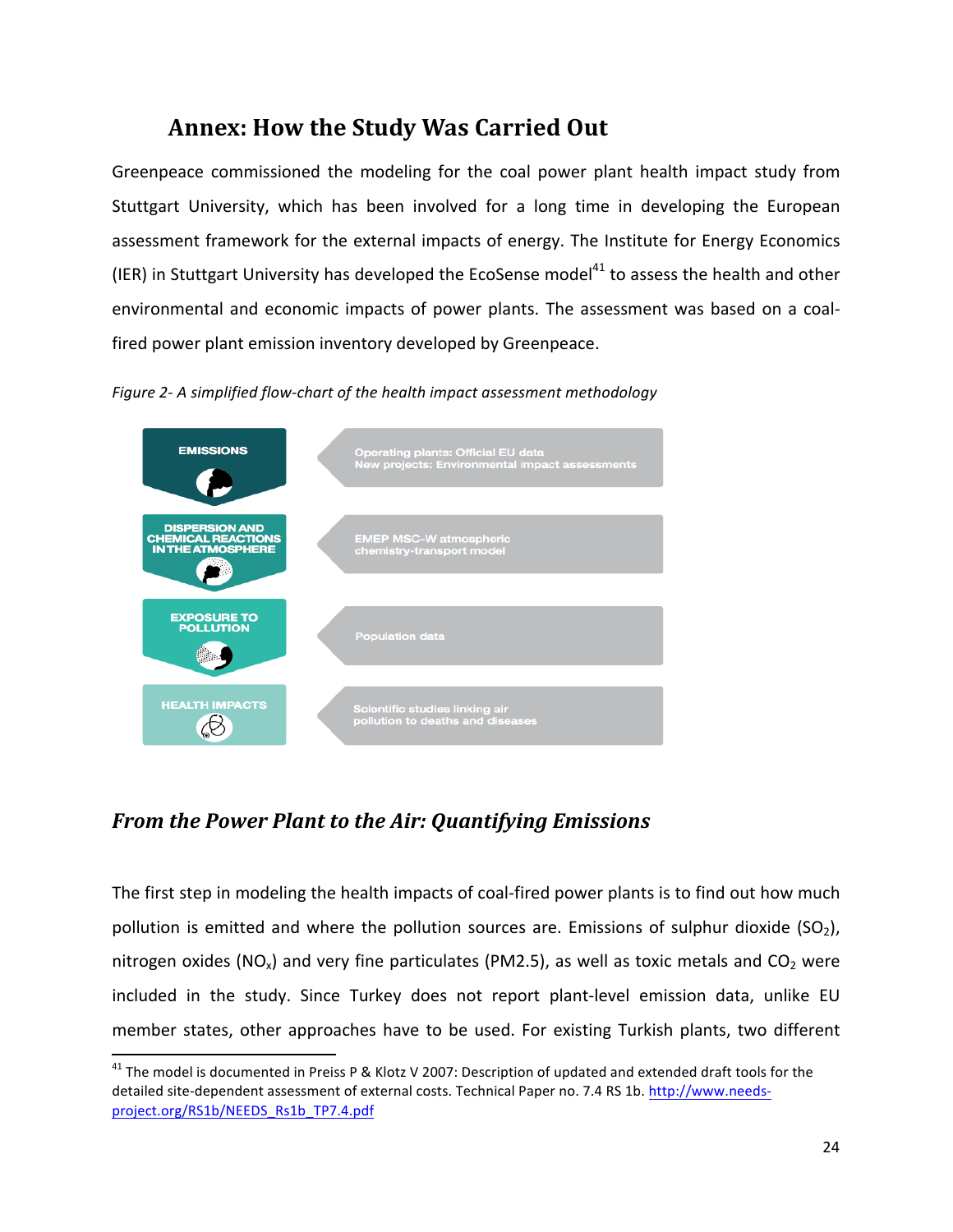approaches are used. Emission concentration values, thermal efficiencies, fuel type and operating hours for individual plants are based on data reported by the Ministry of Environment and Forestry under the Air Quality Twinning Project between German and Turkish authorities<sup>42</sup>. The data was reported for the years 2008 and 2016 (projected). This data was adjusted by power sector coal and lignite consumption reported by Turkey to Eurostat for the year 2010.

However, the emissions calculated using the data above were not consistent with the total emissions from public power generation in 2010 officially submitted by Turkey under the Convention on Long Range Transboundary Air Pollution<sup>43</sup>: estimated SO2 emissions were 65% lower and NOx emissions 50% lower than the reported emissions. Therefore, the plant-level data was used to estimate the share of coal-fired power plants out of the total power sector emissions, and these estimated national total emissions were used as an alternative input to the health impact analysis. The second approach gives a more reliable picture of the total emissions, while the first approach enables the emissions to be broken down by power plant. Data on power plants under construction or in planning was compiled by the Greenpeace Mediterranean office, based on a project listing provided by European Climate Foundation in October 2012. The coordinates of these power plant sites were obtained from the CARMA<sup>44</sup> database and using Google Maps. For the purposes of calculating total health impacts by company, the health impacts of each power plant are fully attributed to the largest owner of the plant.

Air pollutant emissions from new power plants were taken from environmental impact assessments and environmental permits when possible. When these were not available, emissions were estimated based on nationally applicable or EU-level emission limit values. The calculation requires information on thermal efficiency, load factor and specific flue gas volume.

<u> 1989 - Johann Stein, markin film yn y breninn y breninn y breninn y breninn y breninn y breninn y breninn y b</u>

<sup>&</sup>lt;sup>42</sup> Ministry of Environment and Forestry (Turkey): EU-Twinning-Project Air-Quality. http://www.havakalitesi.cevreorman.gov.tr/english/frameset.htm

<sup>&</sup>lt;sup>43</sup> EMEP: WebDab. http://webdab1.umweltbundesamt.at/official\_country\_year.html. The database website warns that the data submitted by countries can be inconsistent and EMEP emission inventory data should be used instead. The consistency of the Turkish submission with the EMEP gridded data was confirmed.

<sup>&</sup>lt;sup>44</sup> Carbon Monitoring for Action. http://carma.org/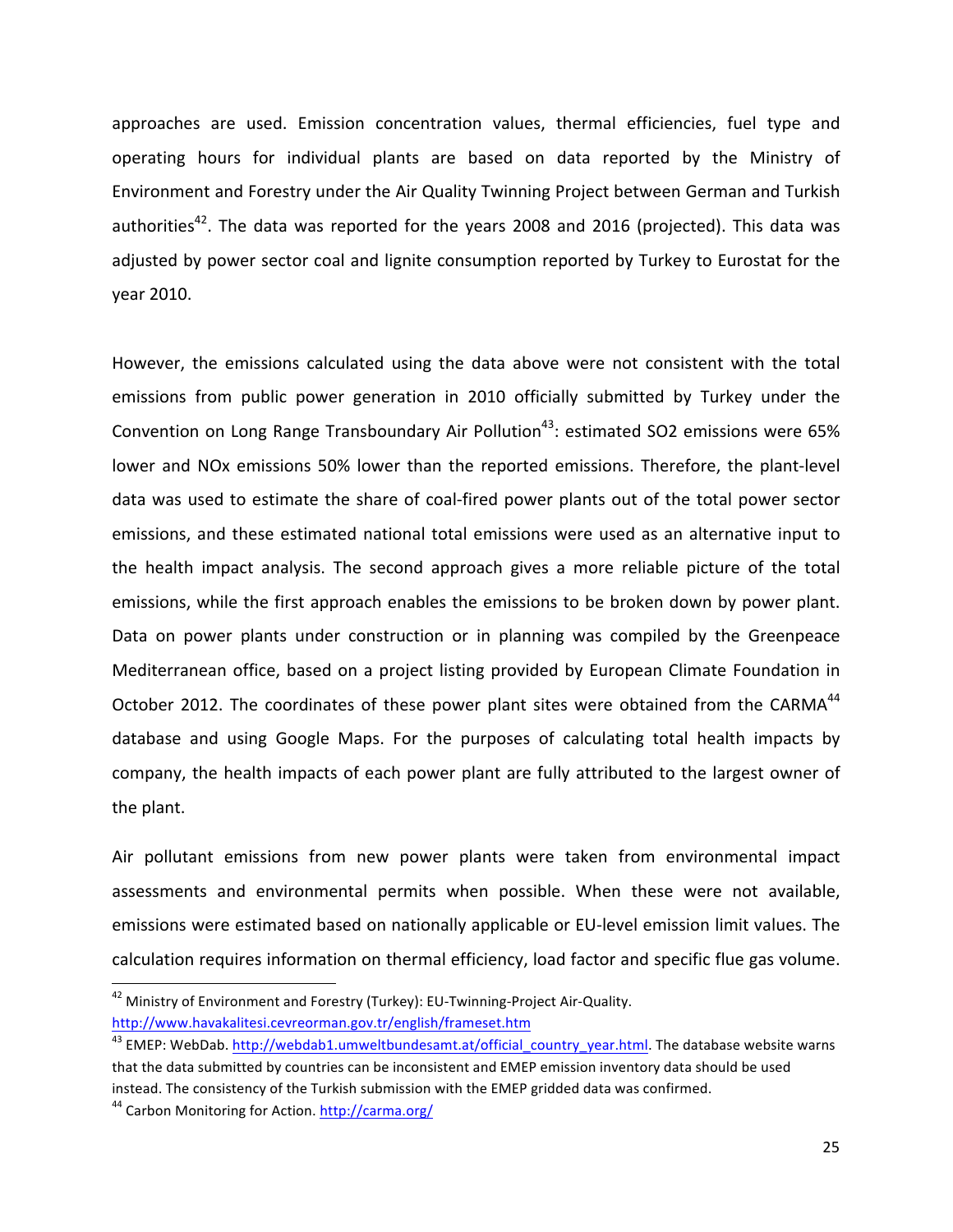Plant-specific values were used when possible, and typical values for new power plants were used as a secondary option.

The plant-level emission data for operating power plants is based on short-term measurements of emission stack concentrations, or assumed performance of emission control equipment, reported by the Turkish government. The uncertainty in such data is much higher than when emission data based on continuous stack measurements is available. The Turkish government should follow the EU countries in making such data publicly available.

For new power plant projects, there is naturally no emission data based on actual performance. The required emission limit values could change from those in environmental impact assessments, or load factors could be different from those assumed, or the entire project could be cancelled or modified. For new power plants, the report is a what-if assessment, looking at the impacts of power plants being built and commissioned as currently planned by the coal industry.

The emission data was prepared by Greenpeace, and was used as an input to the next two steps in the assessment, carried out by Stuttgart University.

#### *From the Air into the Lungs: Atmospheric Transport and Chemistry*

The second step is to determine the additional pollution exposure caused by the pollutant emissions. The pollution from coal-fired power plants spreads over very large areas. The health impacts of a single power plant result from a very large number of people being exposed to small additional doses of air pollution, and conversely, the air pollution levels anywhere in Europe are affected by dozens or even hundreds of coal-fired power plants. A sophisticated model is required to assess the impacts of power plant emissions.

The EcoSense model used by Stuttgart University contains information on a large number of modeling runs carried out with the state-of-the-art MSC-W chemistry-transport model. The model uses data on winds, moisture, rain and other meteorological conditions from satellites and ground stations to compute the dispersion of pollution from different sources and the chemical reactions that change the composition of the pollution.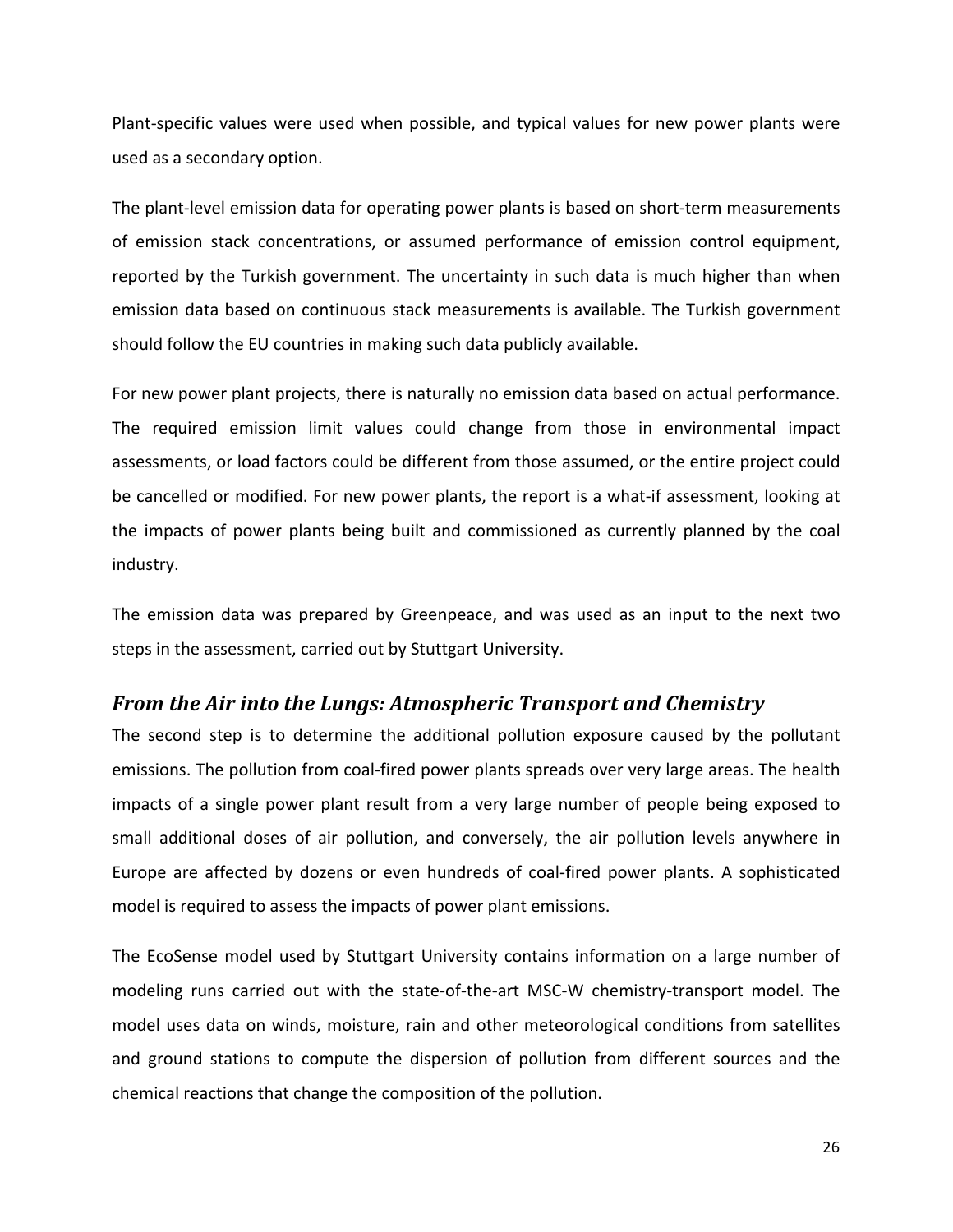The information from the model runs is used to calculate the increase in pollutant concentrations caused by the modeled power plant emissions in thousands of different locations in Europe. These increases in concentrations are combined with population data to find out how many people are exposed to the elevated concentrations. Summing up the additional exposure from the different locations gives the total additional pollution exposure caused by the modeled power plant emissions. The emissions-to-population-exposure factors used in the EcoSense model are averaged over five years of meteorological data, to make the results representative of typical weather conditions.

Typically, it is found that for each 1000 tonnes of a pollutant emitted by a power plant, between 200 grams and 5 kilograms of toxic particles are inhaled by Europeans<sup>45</sup>. This number will vary for different power plant locations, pollutants and atmospheric conditions.

The accuracy of the air pollutant concentrations predicted by the EMEP MSC-W model is evaluated annually against real-world measurement data.<sup>46</sup> The correlations between predicted and observed annual average concentrations are 90% and 88%, and model bias is -20% and 8%, respectively, for sulphate and nitrate particulate pollution<sup>47</sup>, the main pollutants responsible for the health impacts quantified in this report. While this validation data cannot be used to quantify the confidence intervals for the emissions-to-concentrations relationships derived from the model, the good agreement between the model and reality provides confidence in the results. The negative bias for sulphate, the pollutant responsible for most of the negative health impacts, indicates the results could be conservative.

<u> 1989 - Johann Stein, markin film yn y breninn y breninn y breninn y breninn y breninn y breninn y breninn y b</u>

<sup>&</sup>lt;sup>45</sup> Range calculated as the 5<sup>th</sup> and 95<sup>th</sup> percentiles from EMEP Source-Receptor matrices assuming a 20 m3/d breathing rate. EMEP 2012: EMEP/MSC-W modelled Source-Receptor Relationships. http://www.emep.int/mscw/sr\_main.html

<sup>&</sup>lt;sup>46</sup> EMEP 2012: EMEP/MSC-W model performance for acidifying and eutrophying components and photo-oxidants in 2010. Supplementary material to EMEP Status Report 1/2012. http://www.emep.int/mscw/mscw\_publications.html

 $rac{1}{47}$  EMEP 2012 <u>op</u> cit.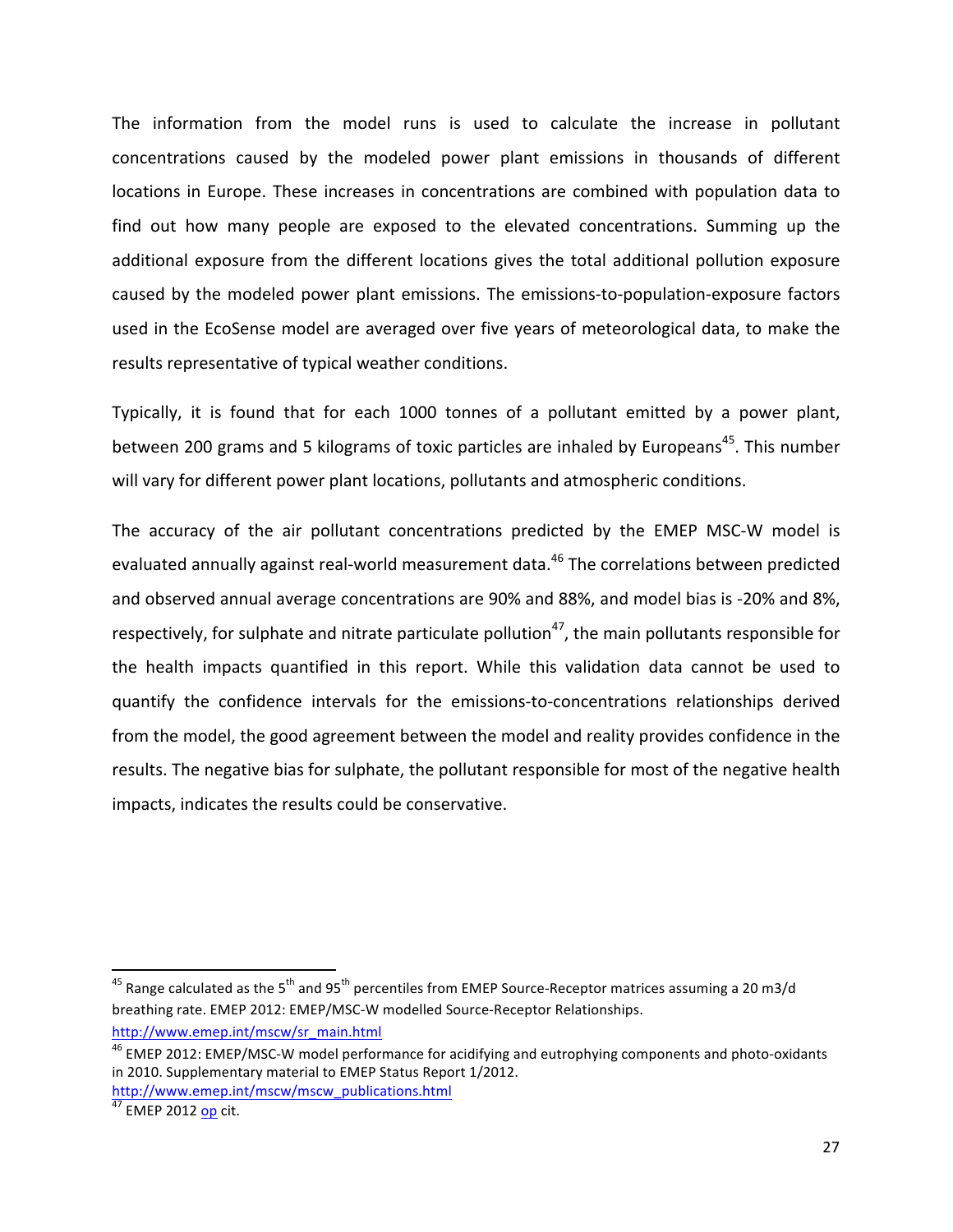#### *The Toll on Health*

Once the total pollution exposure caused by the power plant emissions is calculated, the final step is to put numbers on the deaths and different diseases associated with the exposure. This is done by applying results from studies that have established relationships between pollutant levels and death and other health problems. The exposure-response factors used in the Stuttgart Ecosense model to calculate the health impacts are based on the recommendations of the NEEDS project funded by the European Commission<sup>48</sup> and adapted e.g. by the European Environmental Agency for similar studies.

In the largest and most well-known study on particulate air pollution and risk of death, 500,000 adults in 50 U.S. states with different air pollution levels were followed between 1982 and 1998. The study has shown that people living in more polluted environments have a significantly higher risk of fatal heart and lung disease and lung cancer.<sup>49</sup> The risk factor for deaths from air pollution is based on the findings of this study, adjusted for the age structure death rate of the European population.

Work loss days resulting from air pollution are estimated using data from the U.S. National Health Interview Survey<sup>50</sup>, in which data on tens of thousands of households has been collected continuously since 1957. The survey maps the number of days that the interviewees have been disabled in bed, have had to stay away from work, or have been experiencing less severe health problems. The analysis of this data shows that all kinds of sickness days increase as a result of air pollution and provides risk factors that can be used to calculate the impacts<sup>51</sup>.

Air pollution is associated with asthma attacks in children and adults with an existing asthma. This is measured as the amount of asthma symptoms requiring medication. The risk factor for

<u> 1989 - Johann Stein, markin film yn y breninn y breninn y breninn y breninn y breninn y breninn y breninn y b</u>

 $^{48}$  Torfs R, Hurley F, Miller B & Rabl A 2007: A set of concentration-response functions. New Energy Externalities Developments for Sustainability. http://www.needs-project.org/RS1b/NEEDS\_Rs1b\_D3.7.pdf<br><sup>49</sup> Pope et al 2002: Lung cancer, cardiopulmonary mortality, and long-term exposure to fine particulate air

pollution. The Journal of the Americal Medical Association. http://www.ncbi.nlm.nih.gov/pubmed/11879110<br><sup>50</sup> Centers for Disease Control and Prevention, US. National Health Interview Survey.

http://www.cdc.gov/nchs/nhis.htm

 $51$  Torfs et al op. cit.